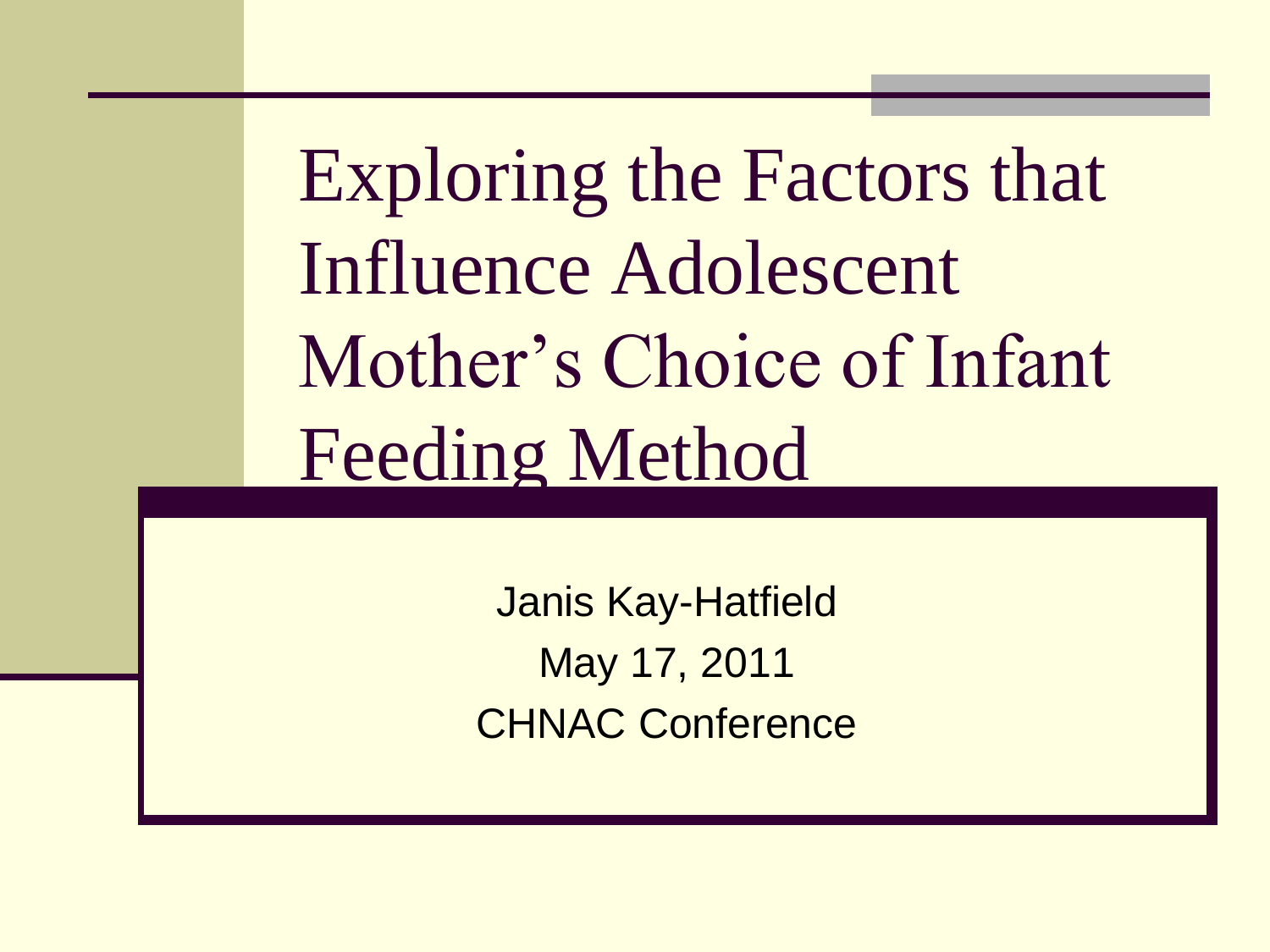## Purpose of Study

■ To explore and understand the factors that influence adolescent mother's (16- 19 years old) in their choice of infant feeding method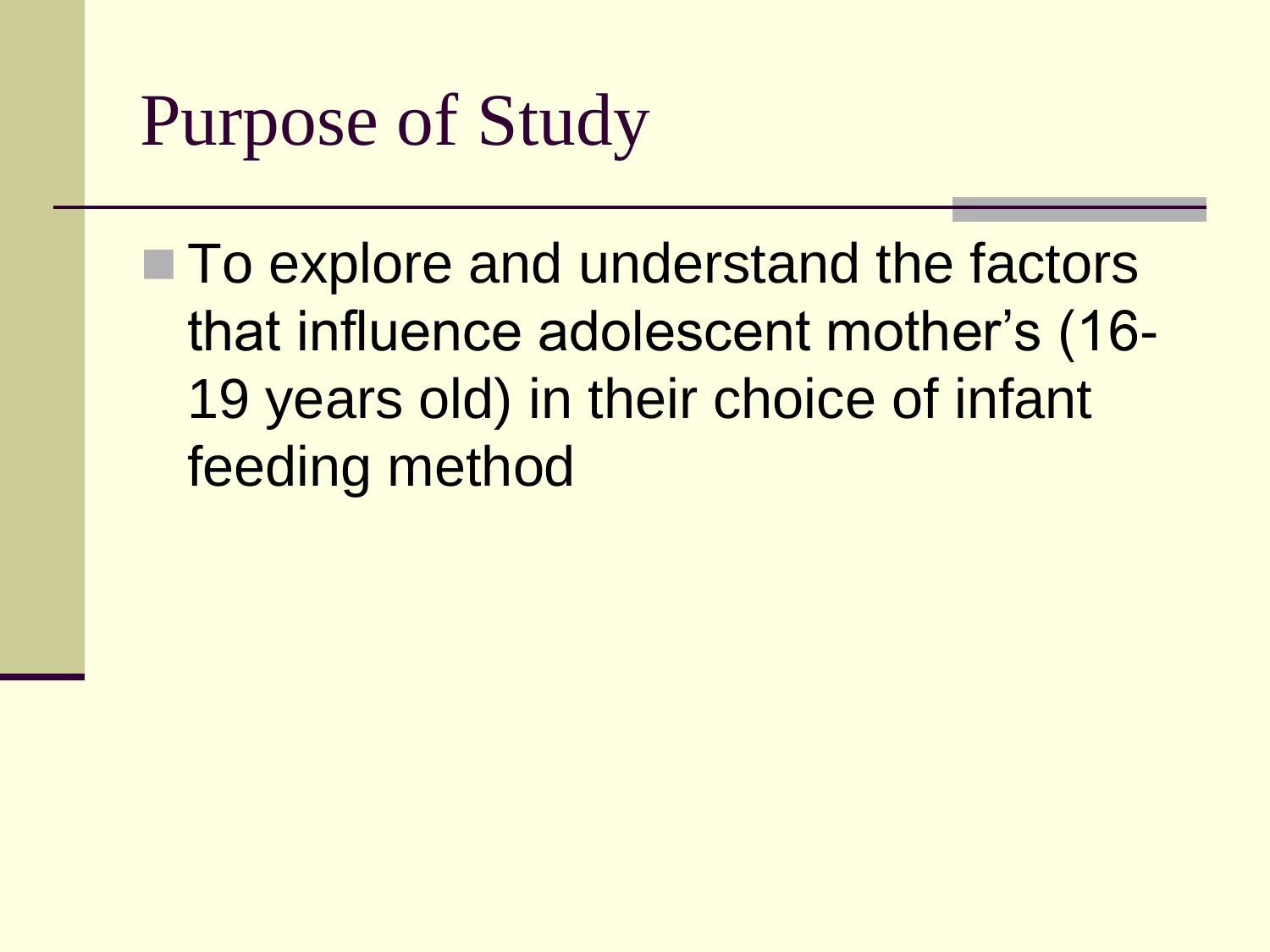## Existing Literature

#### Intrapersonal Factors:

- Socialization in the home environment (Greene, Stewart-Knox & Wright, 2003).
- Exposure to breastfeeding (Goulet, Marcil & Ross, 2003).

#### Interpersonal Factors:

• Significant others and their mothers. (Harner & McCarter-Spaulding, 2004)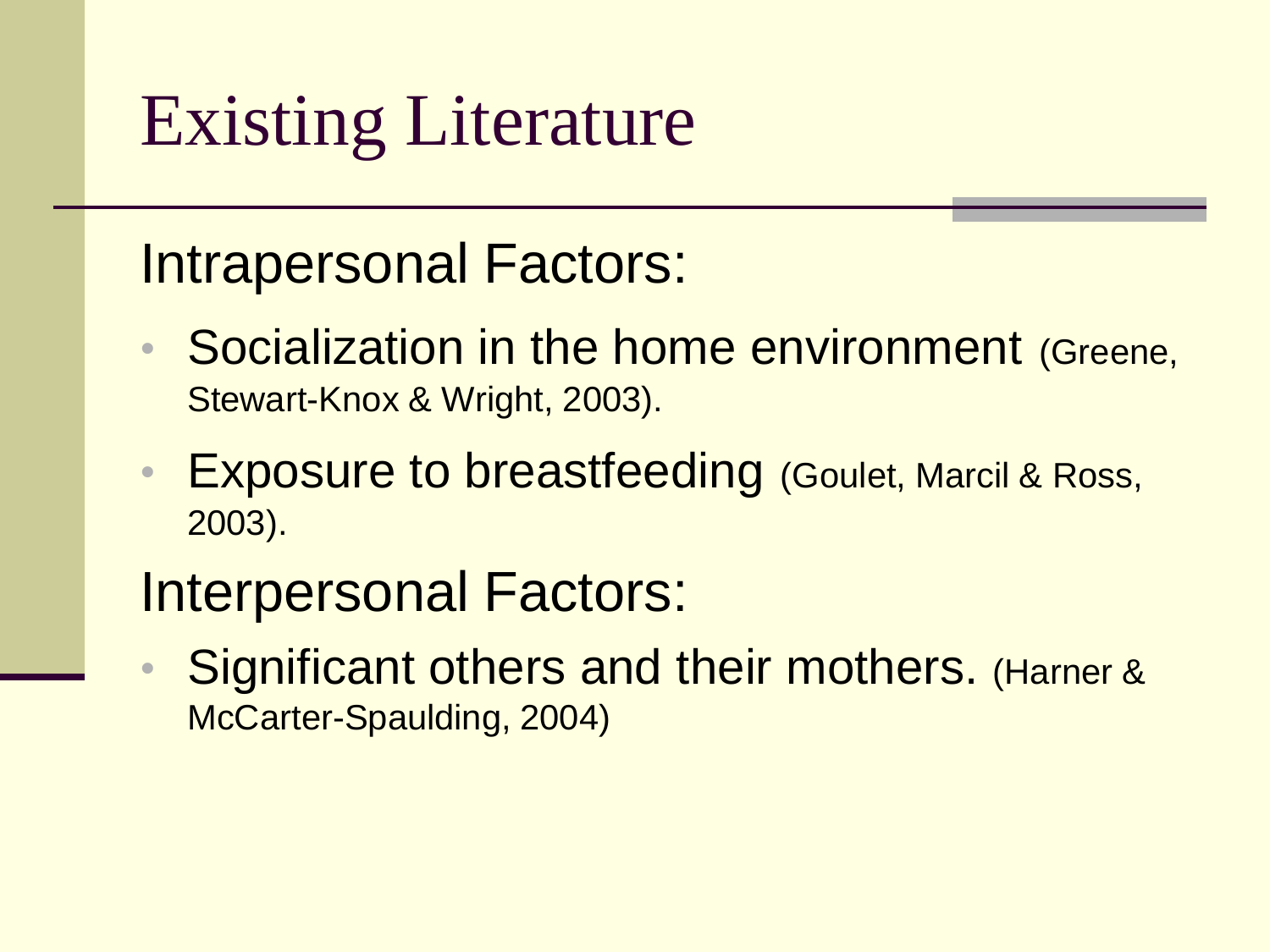Institutional Factors:

- Nurses in the hospital and PHN's (Nelson & Sethi, 2005). Community Factors:
- Societal attitudes (Volpe & Bear, 2000).
- Public Policy Factors:
	- NS Human Right's Commission's Policy
	- **NS Breastfeeding Policy**
	- Public Health and IWK Health Care Breastfeeding Policy
	- Baby-Friendly Initiative Designation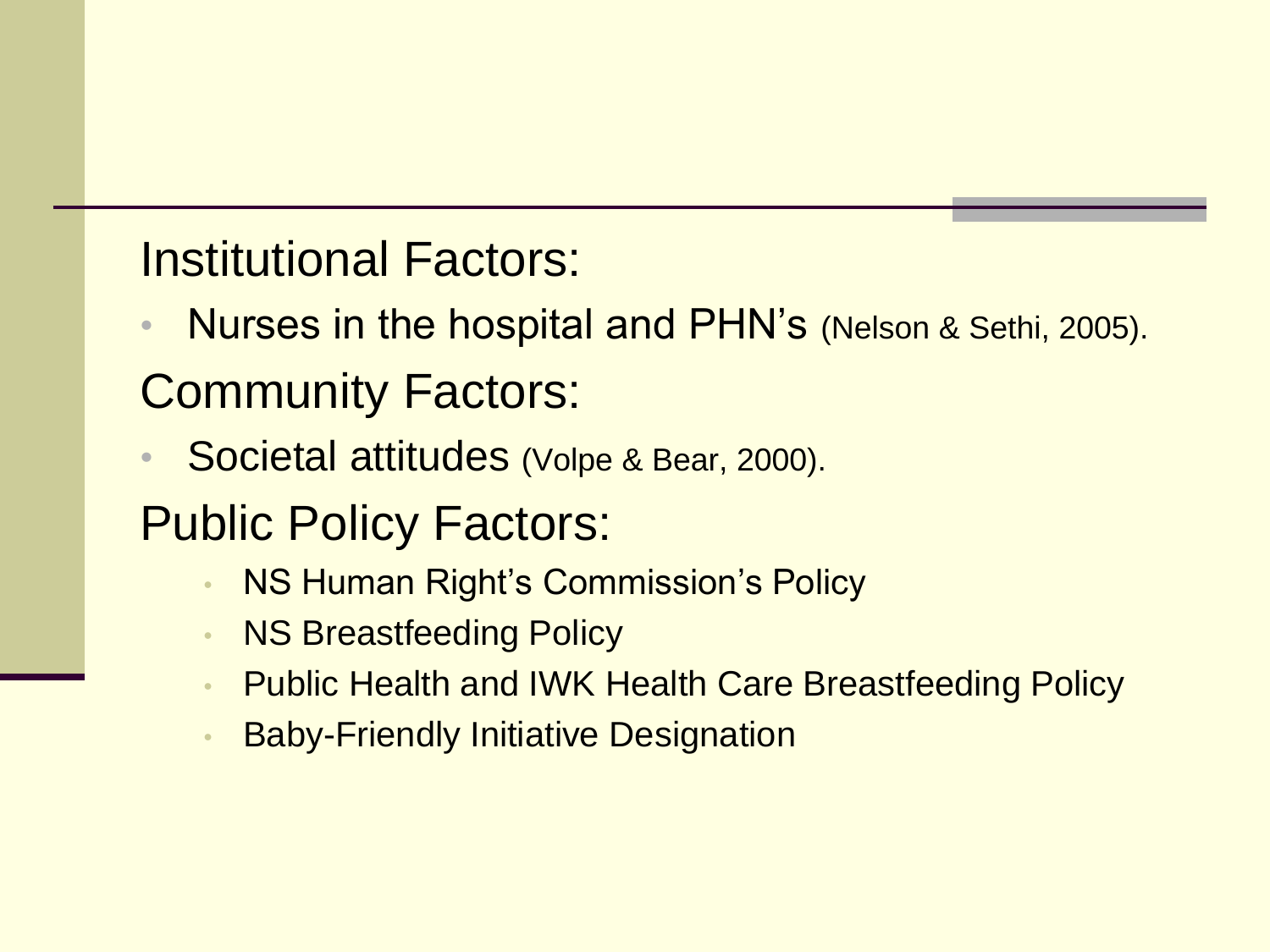# Methodology & Method

**□Interpretative Phenomenology** (Heideggerian).

- Opportunity to *interprete* and *understand* the adolescent mother's *lived experience*
- Researcher is a co-participant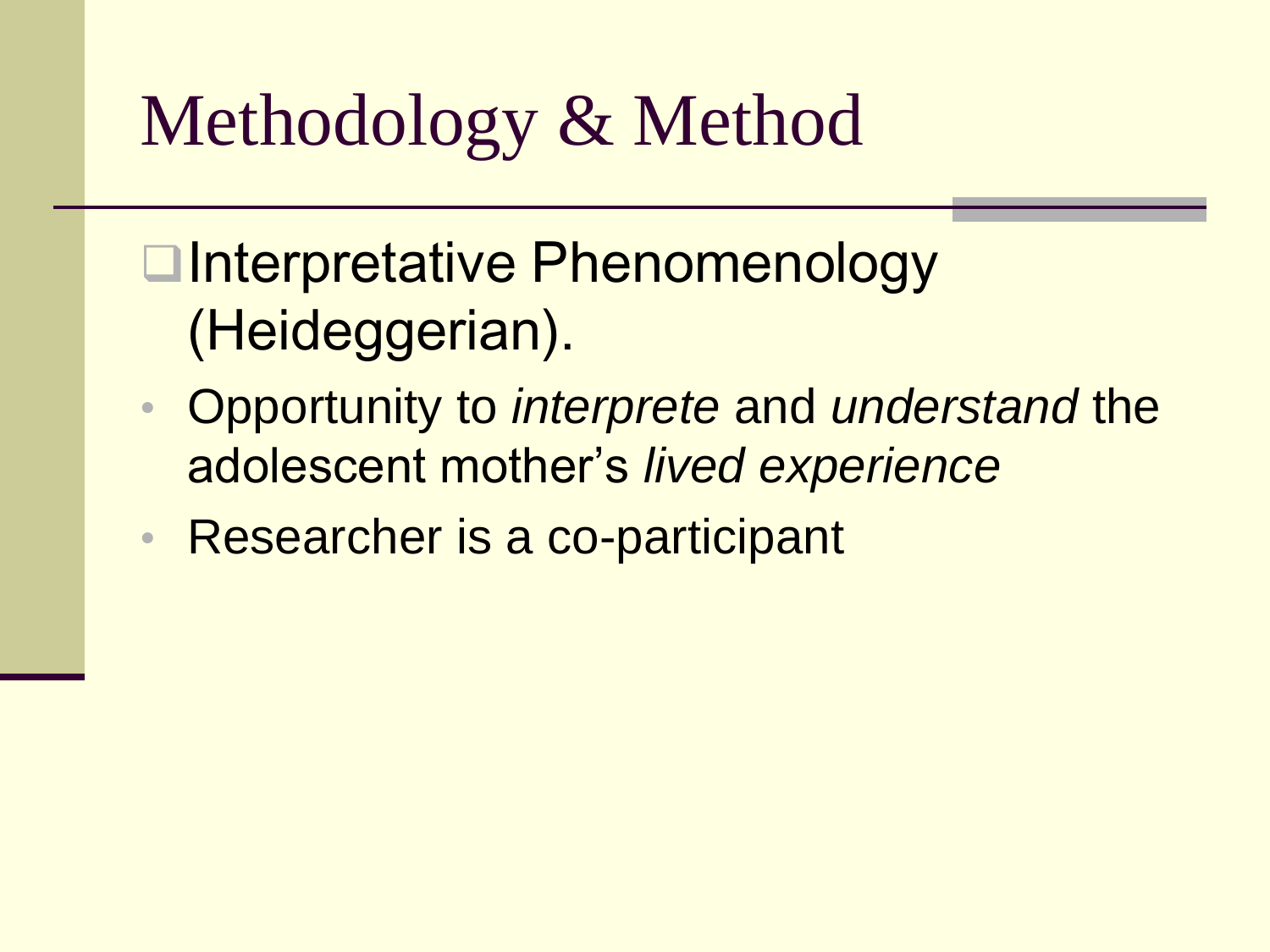# Participants

- Purposeful sample (Patton, 2002). N=9
- 16-19 years old within Capital Health District, Nova Scotia
- Age
	- $\Box$  16-18 (5)
	- $\Box$  19 (4)
	- Feeding Practice:
	- □ Formula (2)
	- **□ Exclusive Breastfeeding (3)**
	- **Q** Partial Breastfeeding (4)
	- Ethnic/Racial Identity:
	- Caucasian (6)
	- □ African Canadian (2)
	- □ First Nations (1)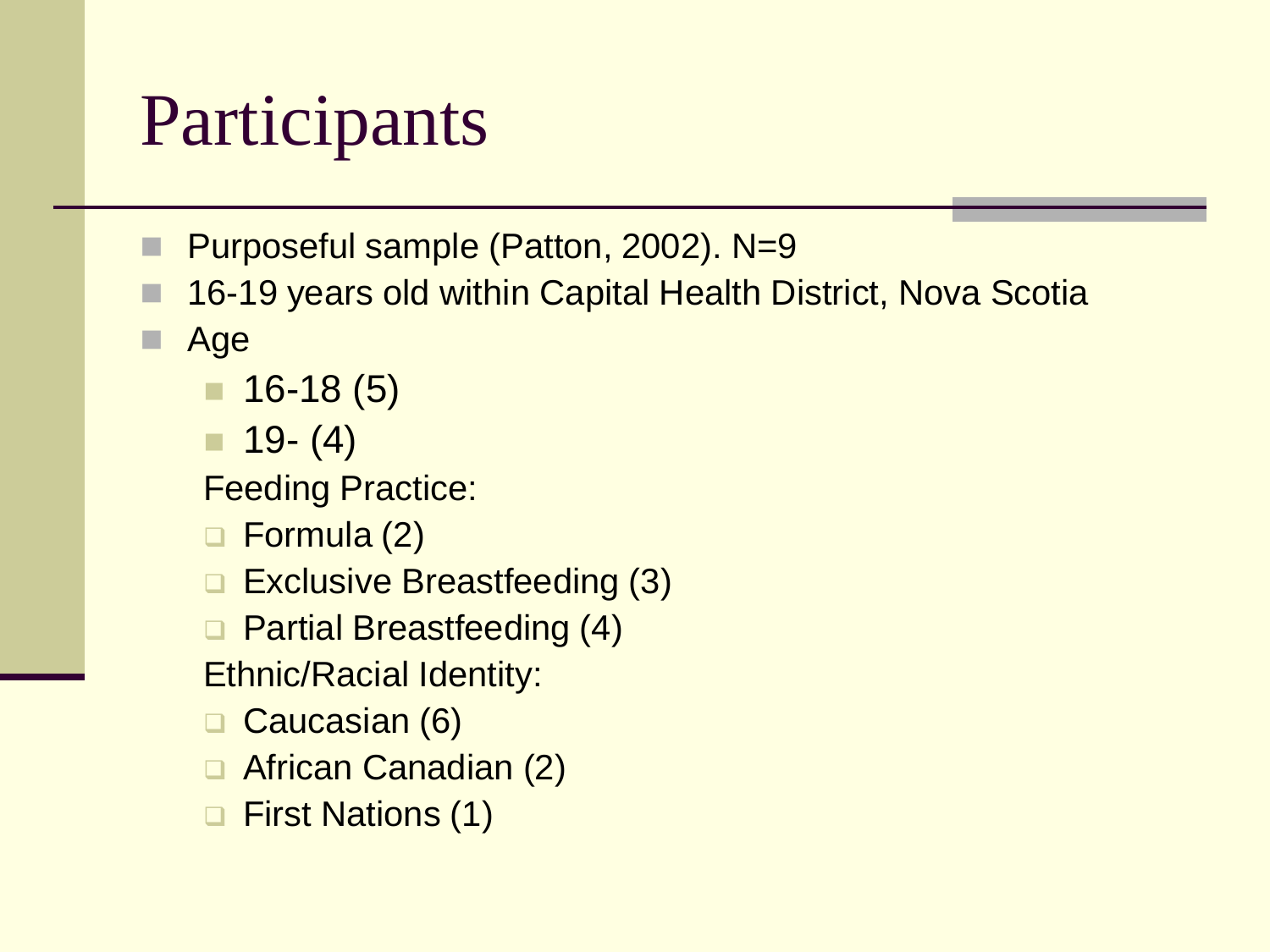#### Data Collection

□ Two face-to-face semi-structured interviews (approx. 90 minutes in length) **Taped Interviews □ Reflective Journaling**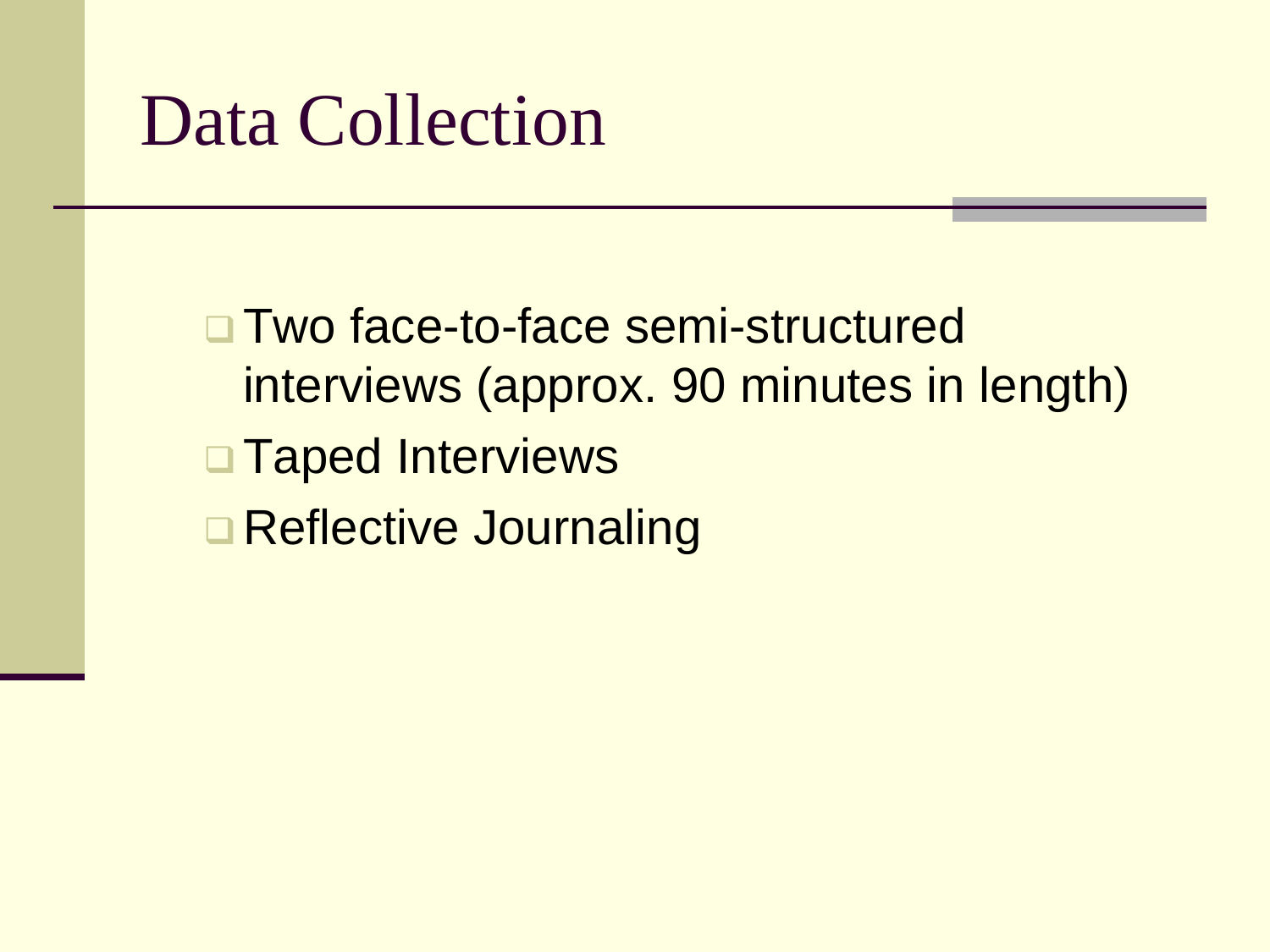Data Analysis

#### ■ Thematic Analysis

Codes (Miles & Heuberman, 1994).

**Patterns** 

#### **Themes**

(Diekelmann, Allen & Tanner, 1989 as cited in Draucker, 1999).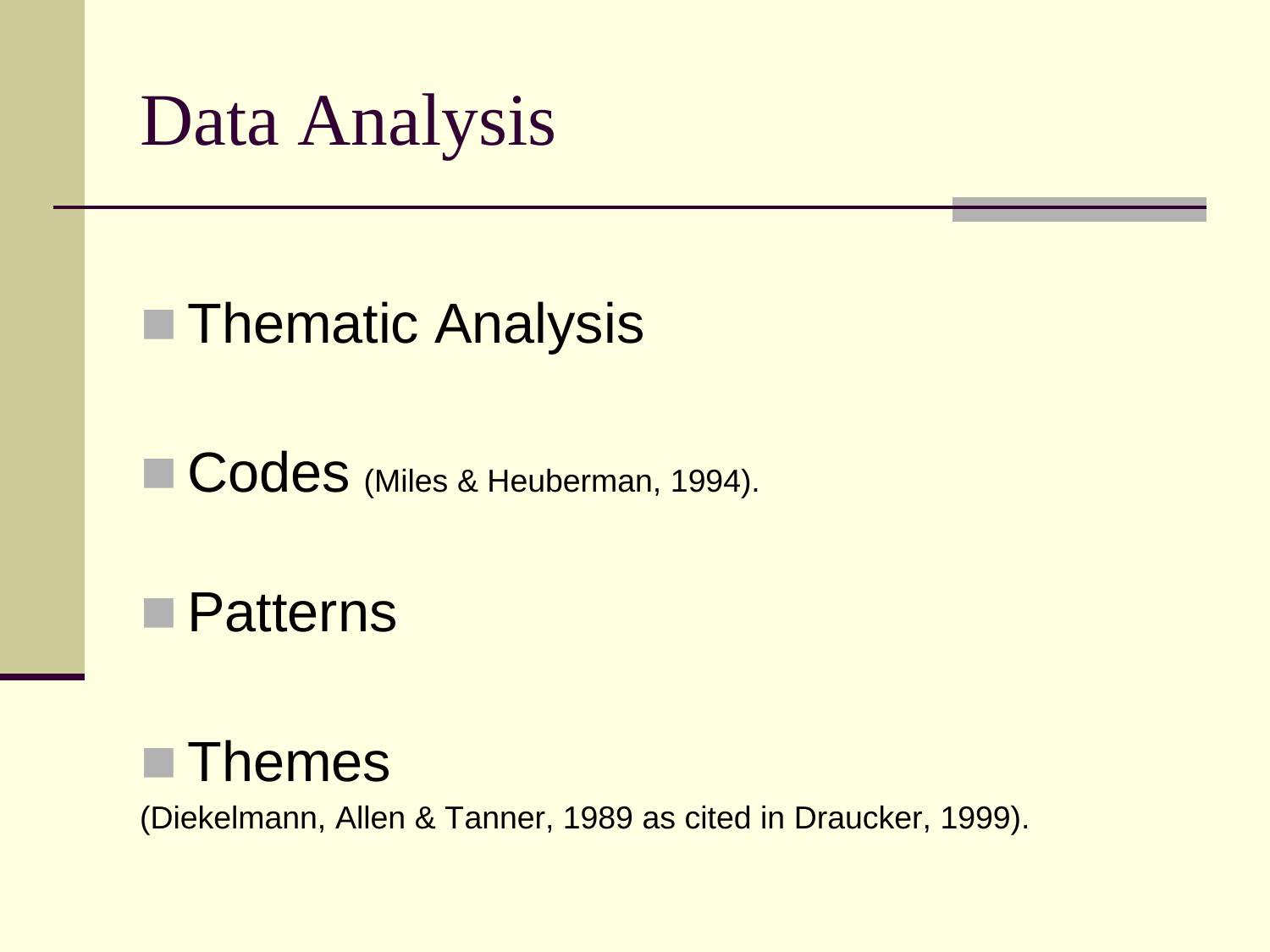### Findings & Interpretation

- 1) Aspiring to be a Good Mother
- ■2) Impact of Breastfeeding on Their Personal Lives & Lifestyle Choices
- ■3) The Role of Social Support with Adolescent Mother's Infant Feeding **Choice**
- ■4) Dealing with Mixed Messages: Breastfeeding in a Bottle Feeding **Community**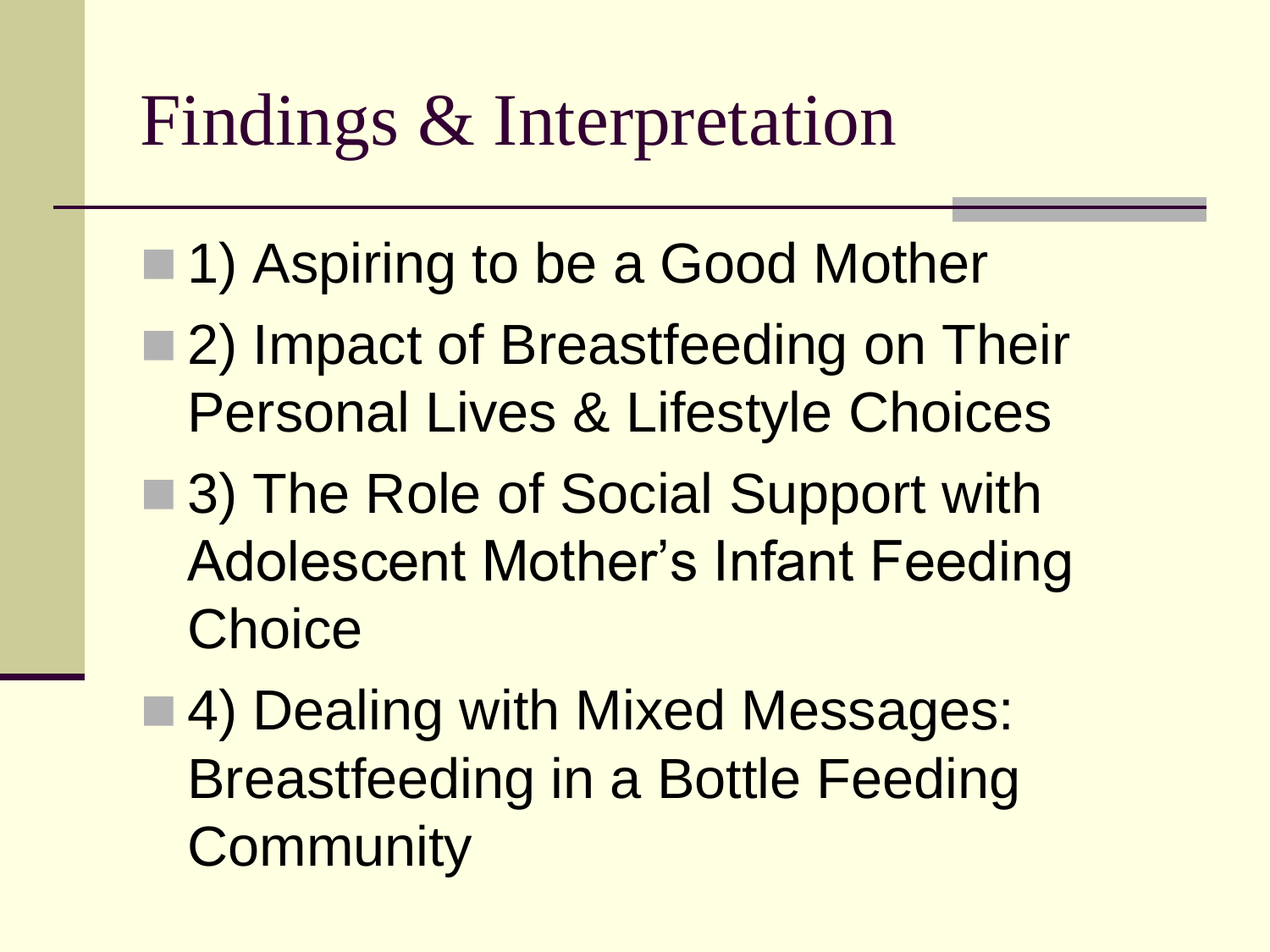### Aspiring to be a Good Mother

#### ■Infant Feeding Choice and the Good Mother vs. Bad Mother Identity

#### ■ Health Benefits of Breastfeeding

#### ■ The Bonding Experience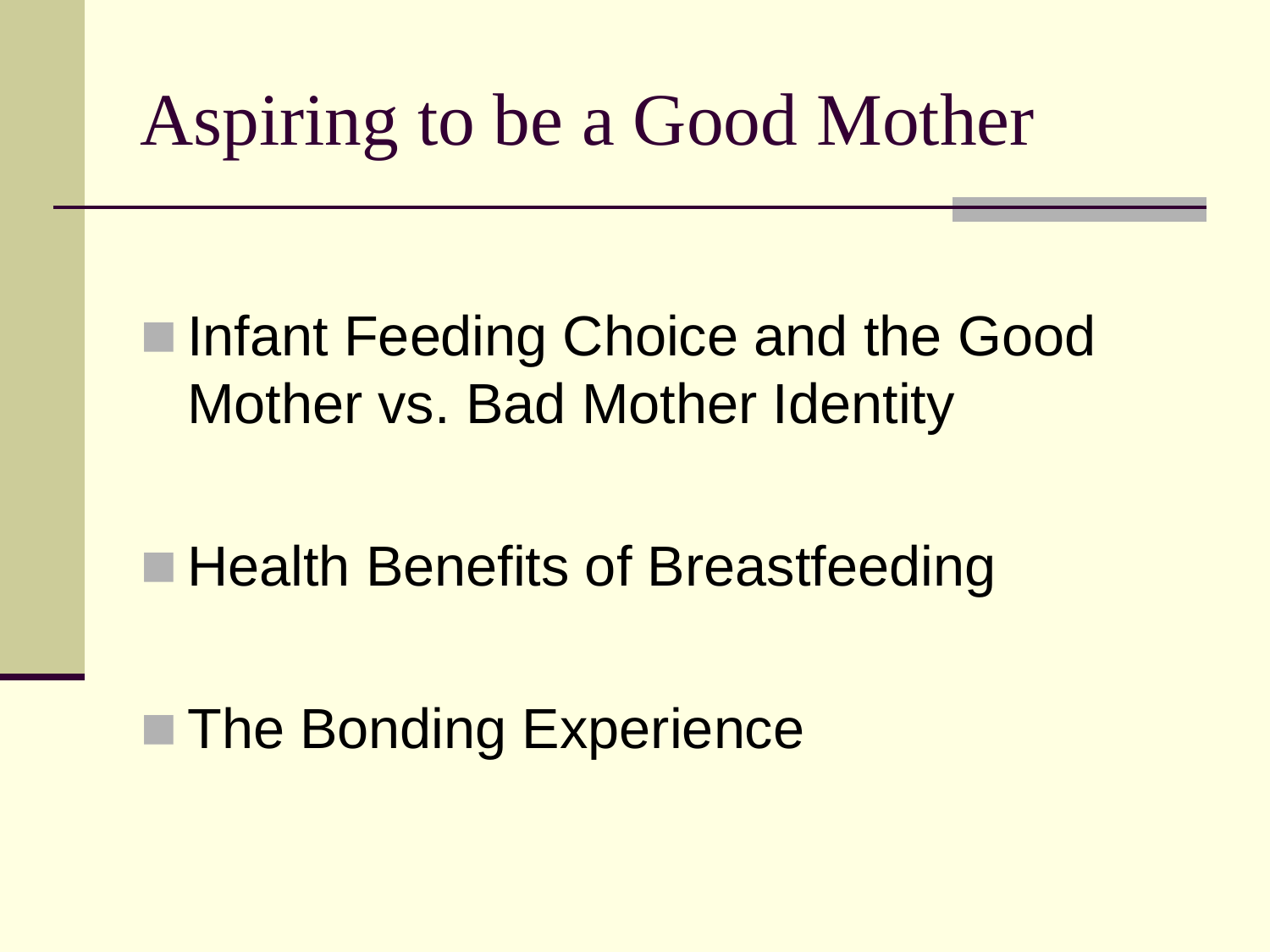Infant Feeding Choice and the Good Mother vs. Bad Mother Identity

 *"It was pressure, they made it seem like if didn"t breastfeed (the baby"s paternal grandmother and the baby"s father) they would be mad at me, that I wouldn"t be a good mother, and then when I didn"t breastfeed, I didn"t want to disappoint them".*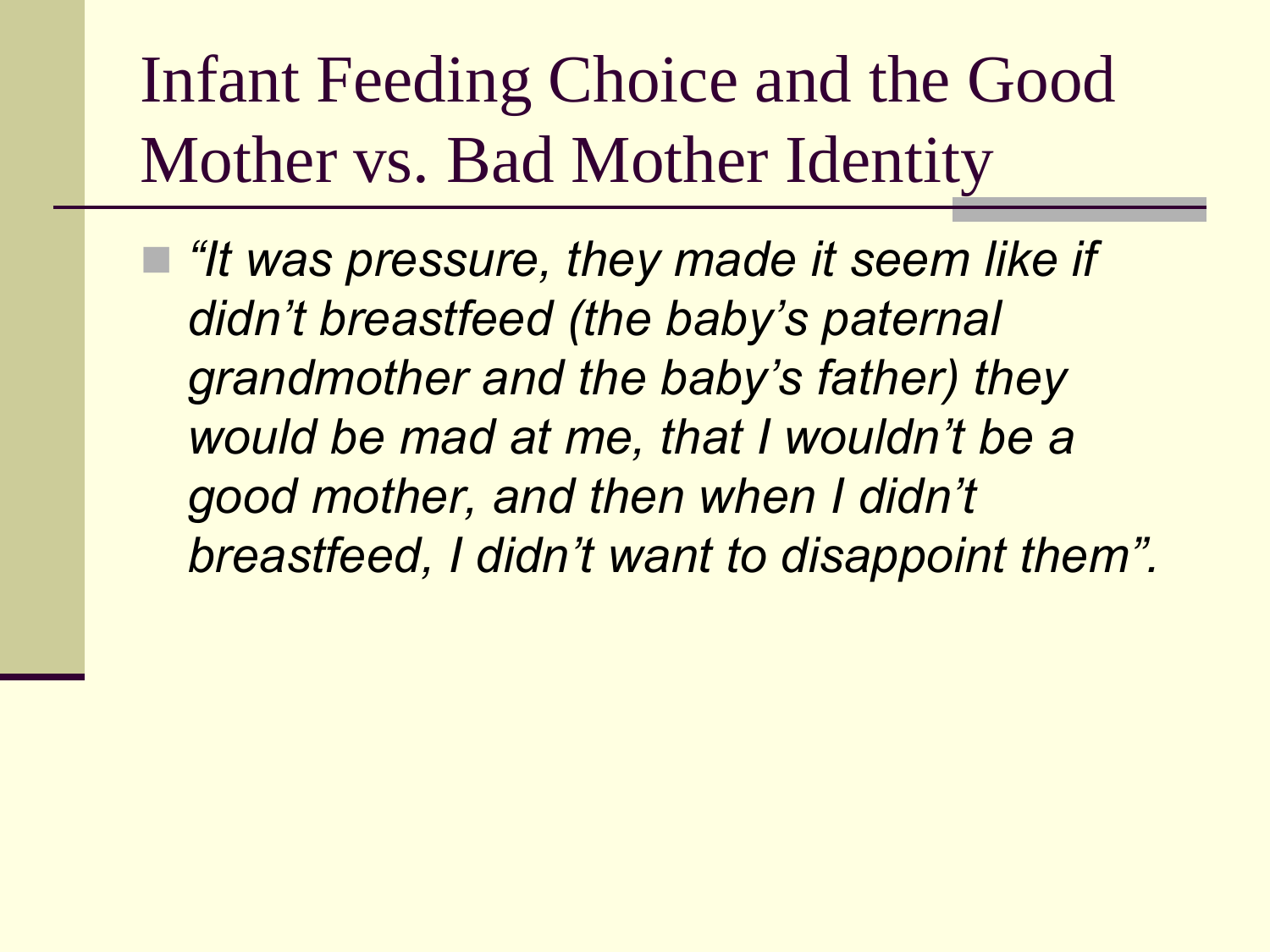#### Health Benefits of Breastfeeding

 *" I really wanted to try and breastfeed, I was the only child out of my mom"s four that she didn"t breastfeed. The others are perfectly healthy, and I feel that I was the less healthy of them all. I feel that breastfeeding was a good choice and more healthy for my baby".*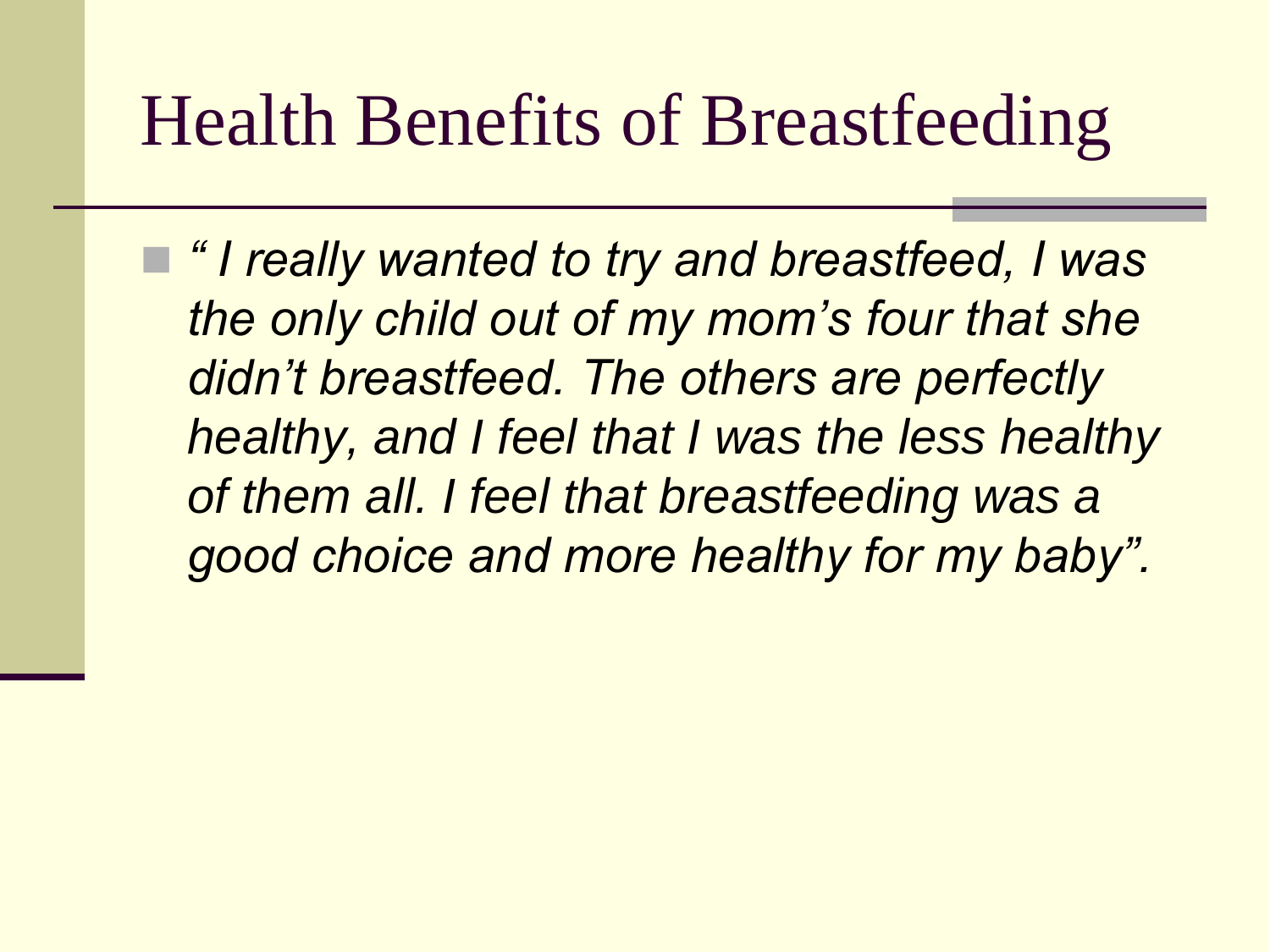#### The Bonding Experience

 *"If others were meant to feed my baby, they would have milk in their boobs too. But they don"t, so I will gladly take the role. I love him, and I love feeling that close. I love having him with me at all times. Like, I said before, I get the cutest faces out of him, when we go some where, people want to hold him, I make the excuse that it"s time to feed him so we can go in another room and have our time. It"s our guaranteed time together".*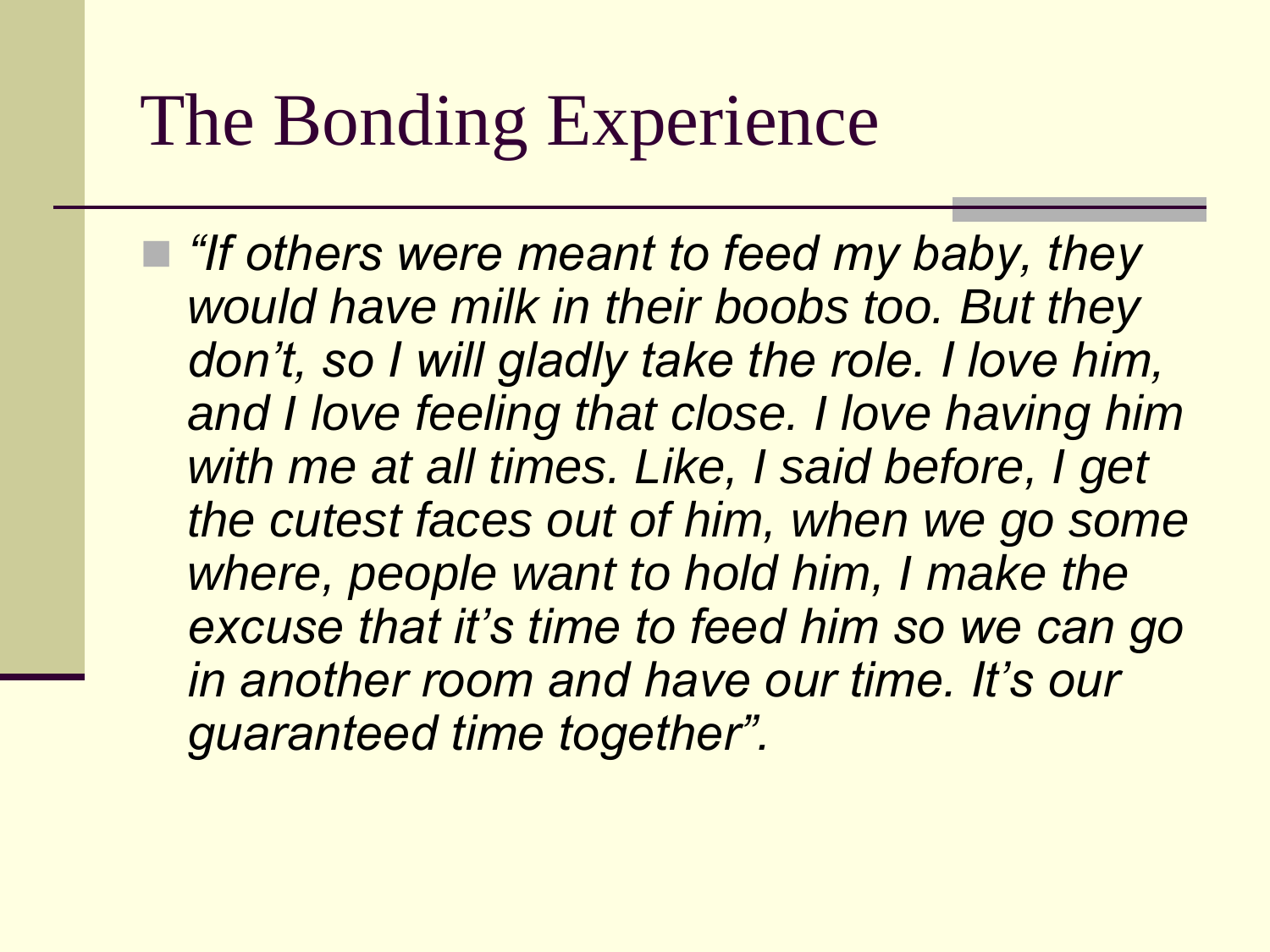*" My sister-in-law is breastfeeding and her little guy is spoiled rotten now because he is breastfeeding, and he"ll fall asleep, so she puts him over her shoulder and he sleeps for two hours, she"ll sit there for two hours and will not move. Another thing, if she leaves him somewhere for an hour or so to go and get groceries, he cries the entire time, and you cannot get him to stop until he hears her voice. I could not see spoiling him like that. I think breastfeeding creates such a bonding experience that it would be more difficult to get away from him (the baby)".*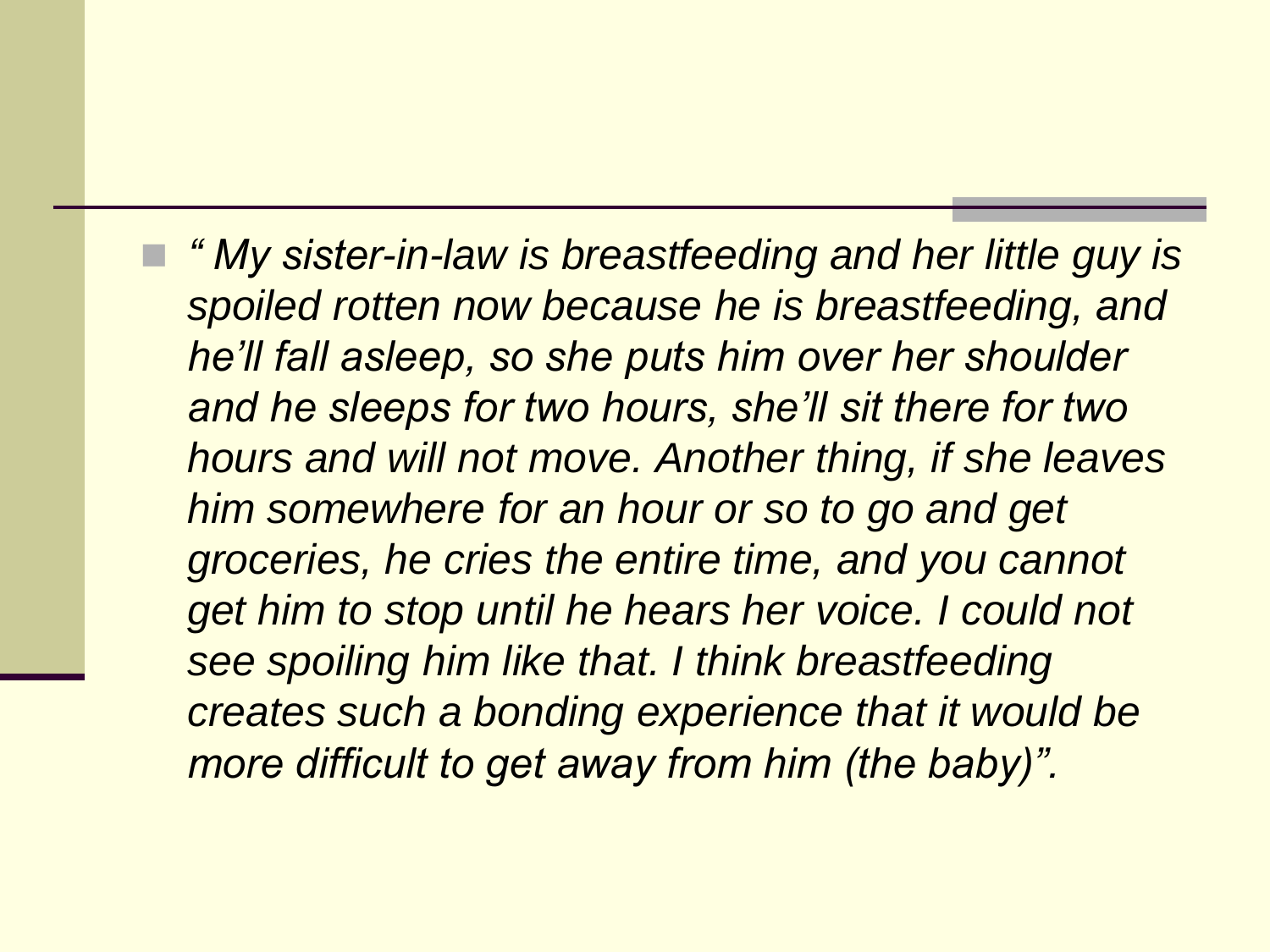Impact of Breastfeeding on Their Personal Lives & Lifestyle Choices

#### **■ Lifestyle Restrictions**

#### Loss of Freedom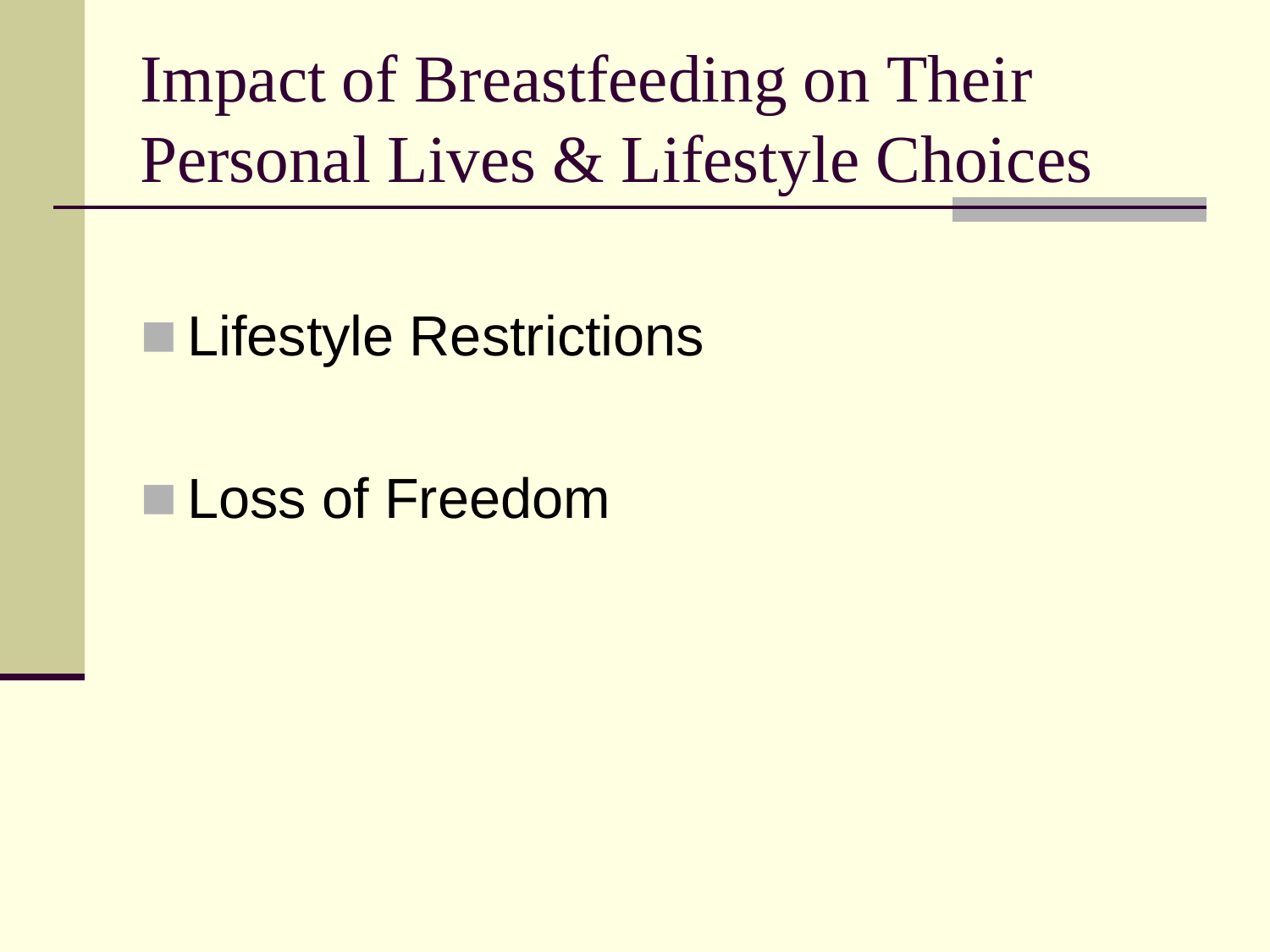### Lifestyle Restrictions

 *" You are still an adolescent so you want to go out and party, you can"t do anything when you are breastfeeding, especially smoke, some don"t think about it. I"d rather bottlefeed rather than smoke and breastfeed because it is bad for your child".*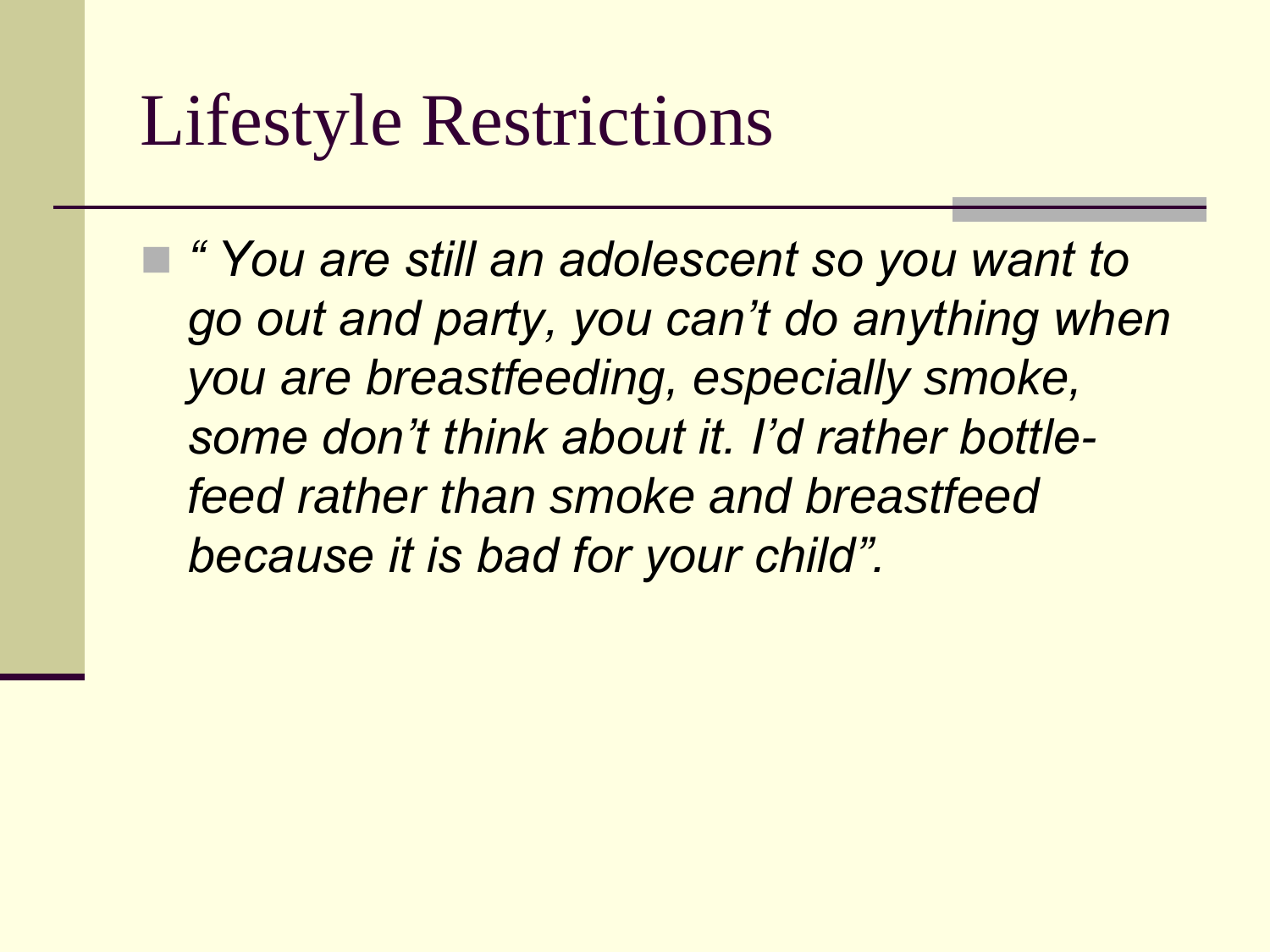#### Loss of Freedom

 *"Well juggling being a young breastfeeding mom and trying to have a social life is a major task, going out to do simple tasks are hard because I have to bring her with me, because when she is not with me, I still have to pump and trying to find a breast-pumping area, is even harder than finding a breastfeeding friendly area; when I talk to my peers who have infants the answer is unanimous, they all would rather have a bigger social life than have the responsibility of breastfeeding….which is wrong".*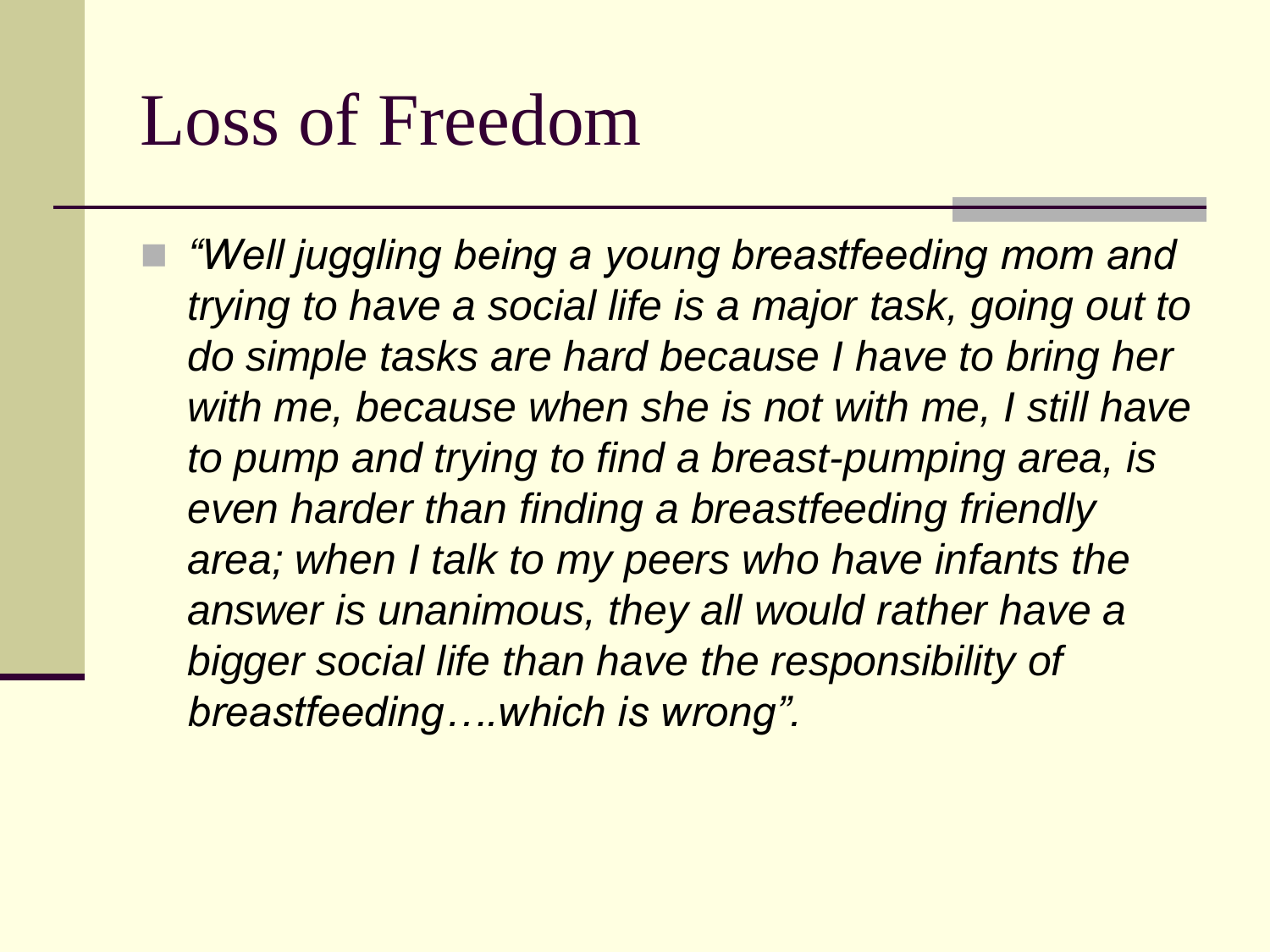*"A baby who is breastfeeding holds you down and stops you from doing what you want to do. It is much easier with a bottle, I can give it to her and she"ll calm down".*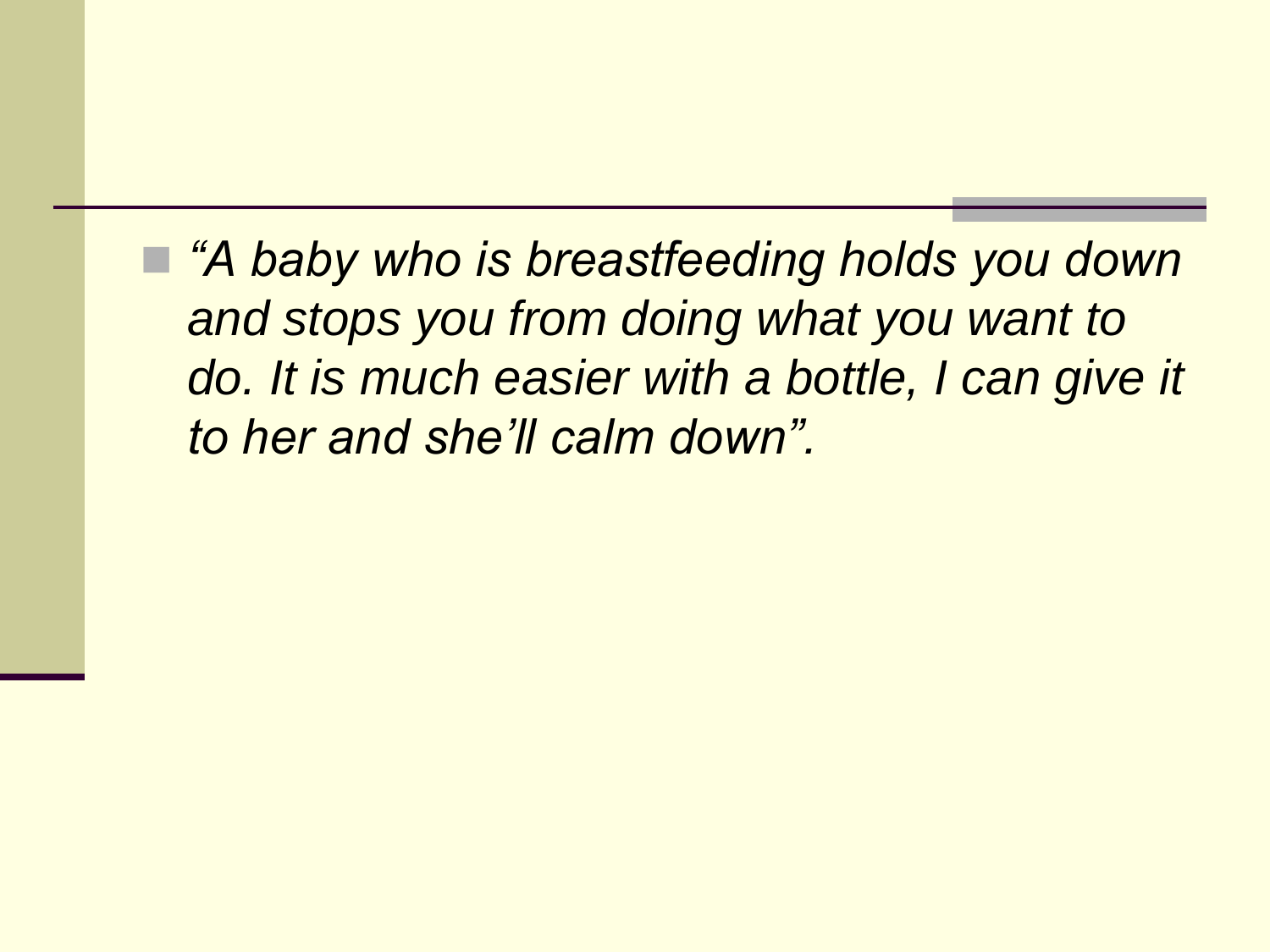The Role of Social Support with Adolescent Mother's Choice of Infant Feeding Choice

■ Maternal Support

■ Support from Nurses: Hospital and Public Health Nurse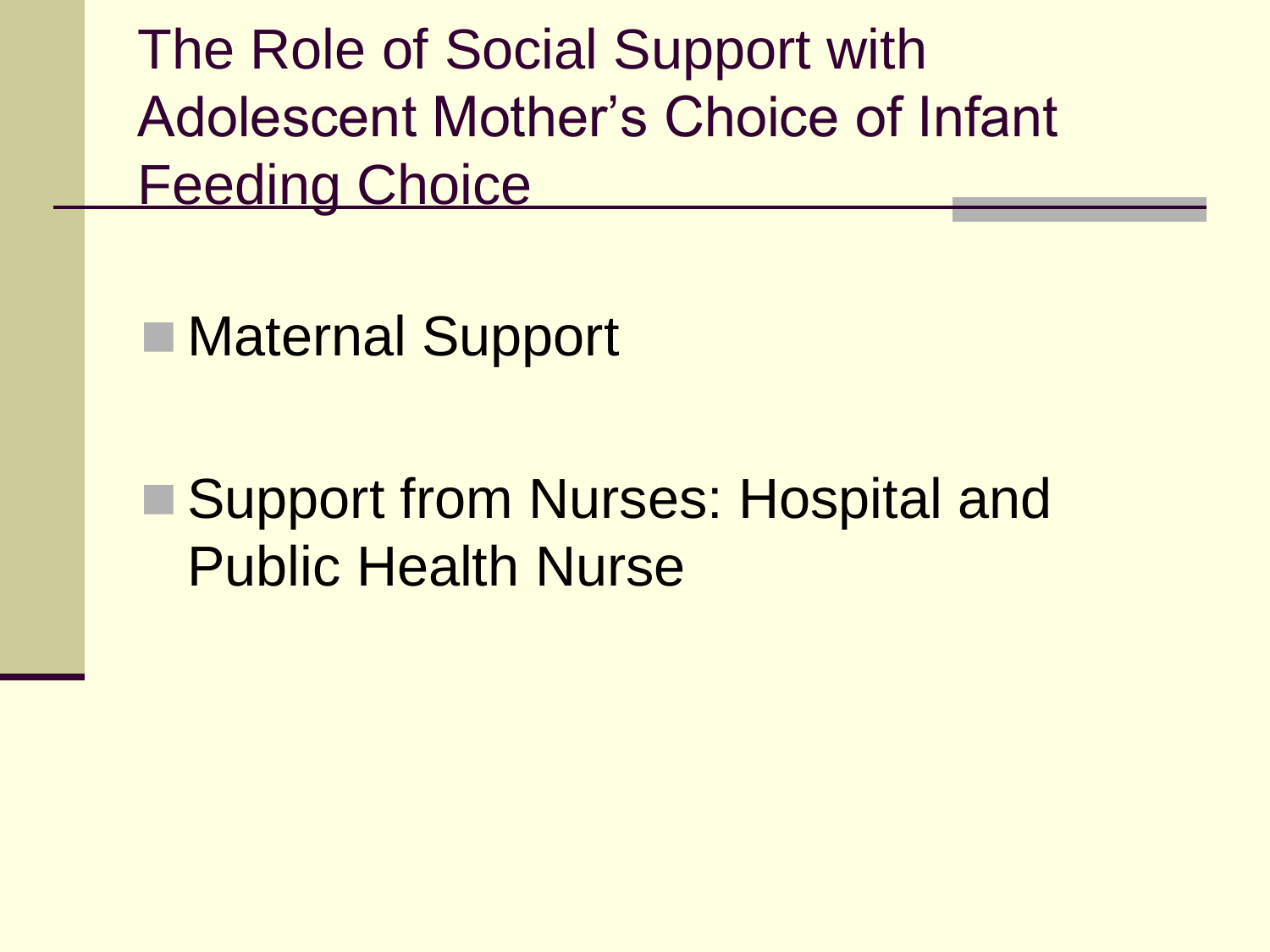## Maternal Support

 *" my mother had a lot of influence on me and she was really positive. She really wanted me to try, she couldn"t get me as baby to breastfeed, but she did try. I tried to quit earlier than I did (breastfeeding) and she kept me going, at first, during the first few weeks, when I went to stay with her, she"s get up and first thing in the morning she punch me in the arm and say right now…pump!*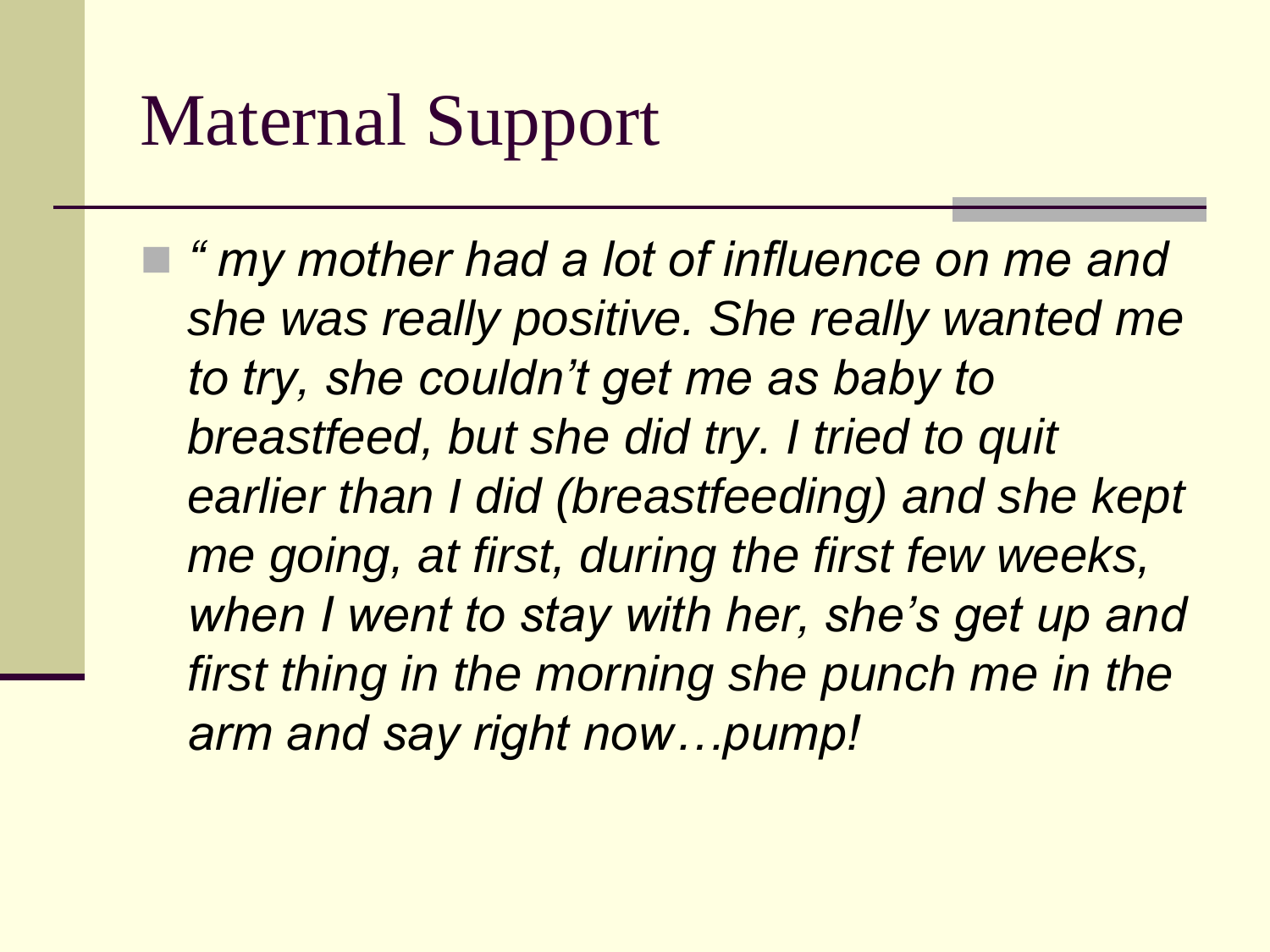### Support from Nurses: Hospital

■ *"I would ring the nurses at 3 or 4 in the morning, and they"d come down and sit with me for over a hour until I calmed down. I was so overwhelmed, and I didn"t know if I could do it (breastfeed), but they"d calm me down and walk me through it"*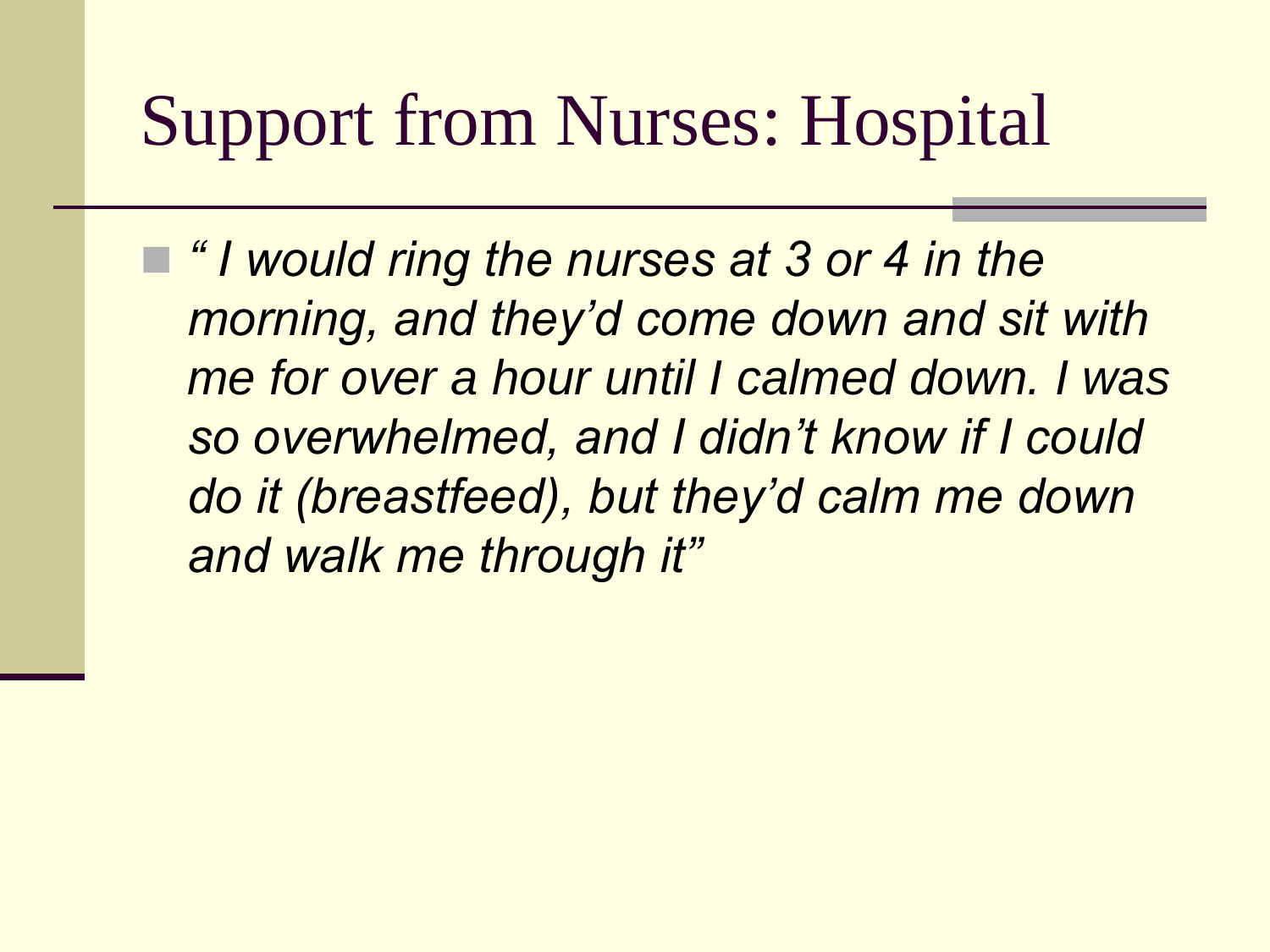#### Support from Nurses: Public Health Nurses

 *" The Public Health Nurse was the one who taught us about breastfeeding. She brought the plastic breast and everything, she said, yup it is going to suck, and yup, it is going to hurt, but guess what it is going to do good for your baby in the long run".*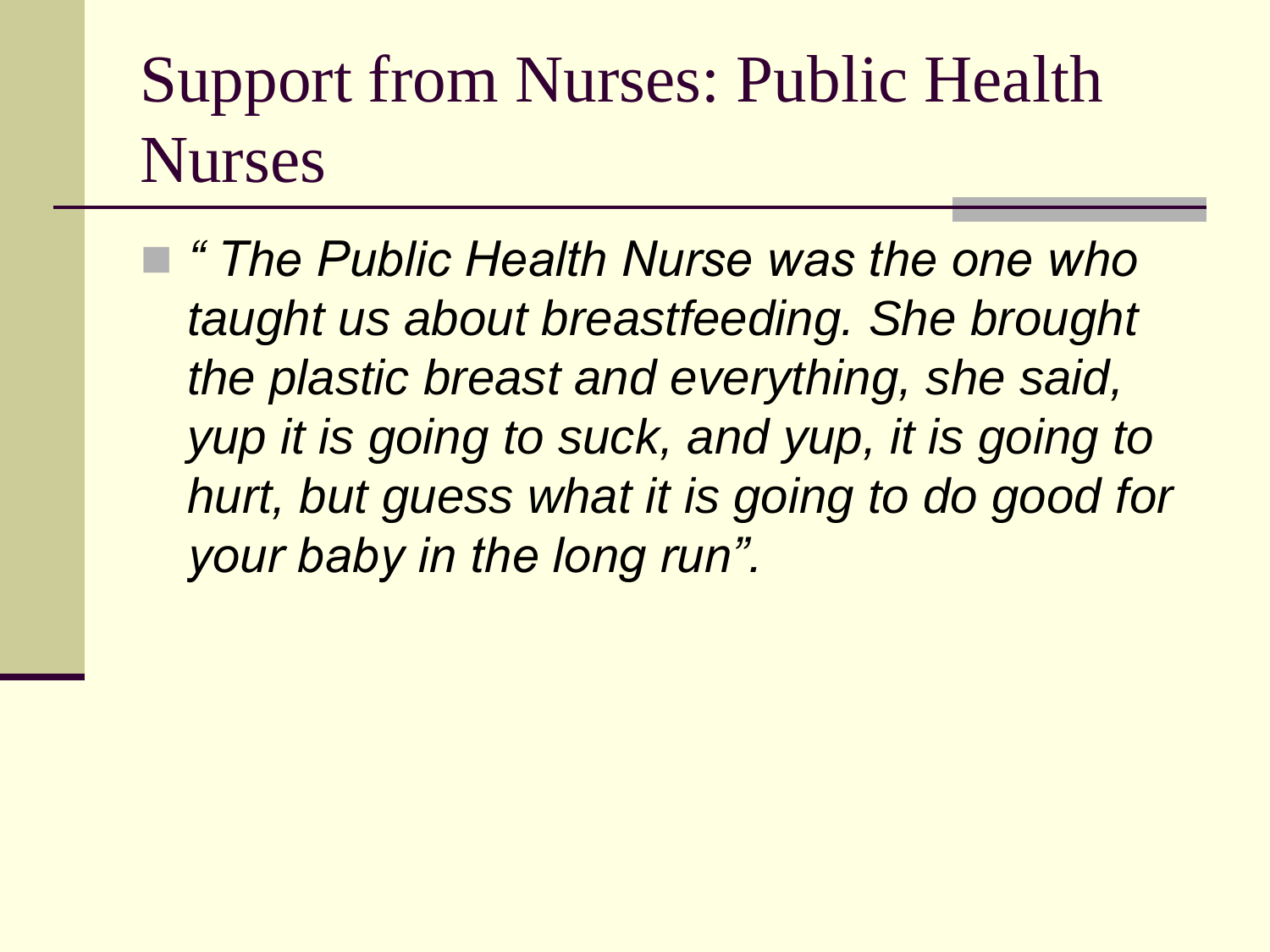Dealing with Mixed Messages: Breastfeeding in a Bottle Feeding Culture

**Embarrassment of Breastfeeding in Public** 

■ Breasts as Sexual Organs vs. Nurturing **Organs** 

Conflicted: Mixed Messages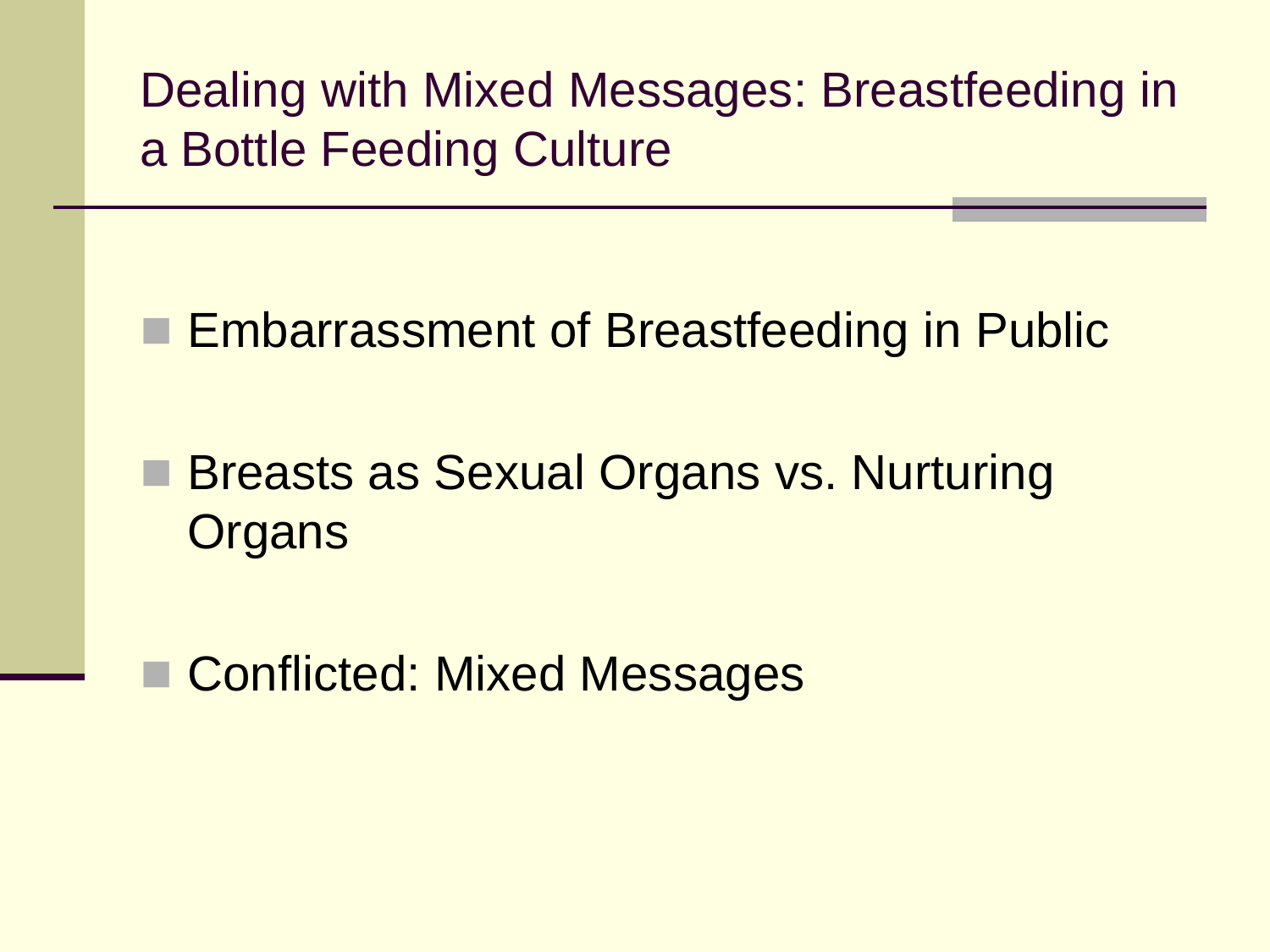#### Embarrassment of Breastfeeding in Public

 *" Breastfeeding in public is a huge turnoff, I didn"t want to sit there and breastfeed in public, and to each their own, if that is what you want to do, but it is kind of disturbing when you are in the Tim Horton"s or you walk by a window and you see someone sitting there breastfeeding".*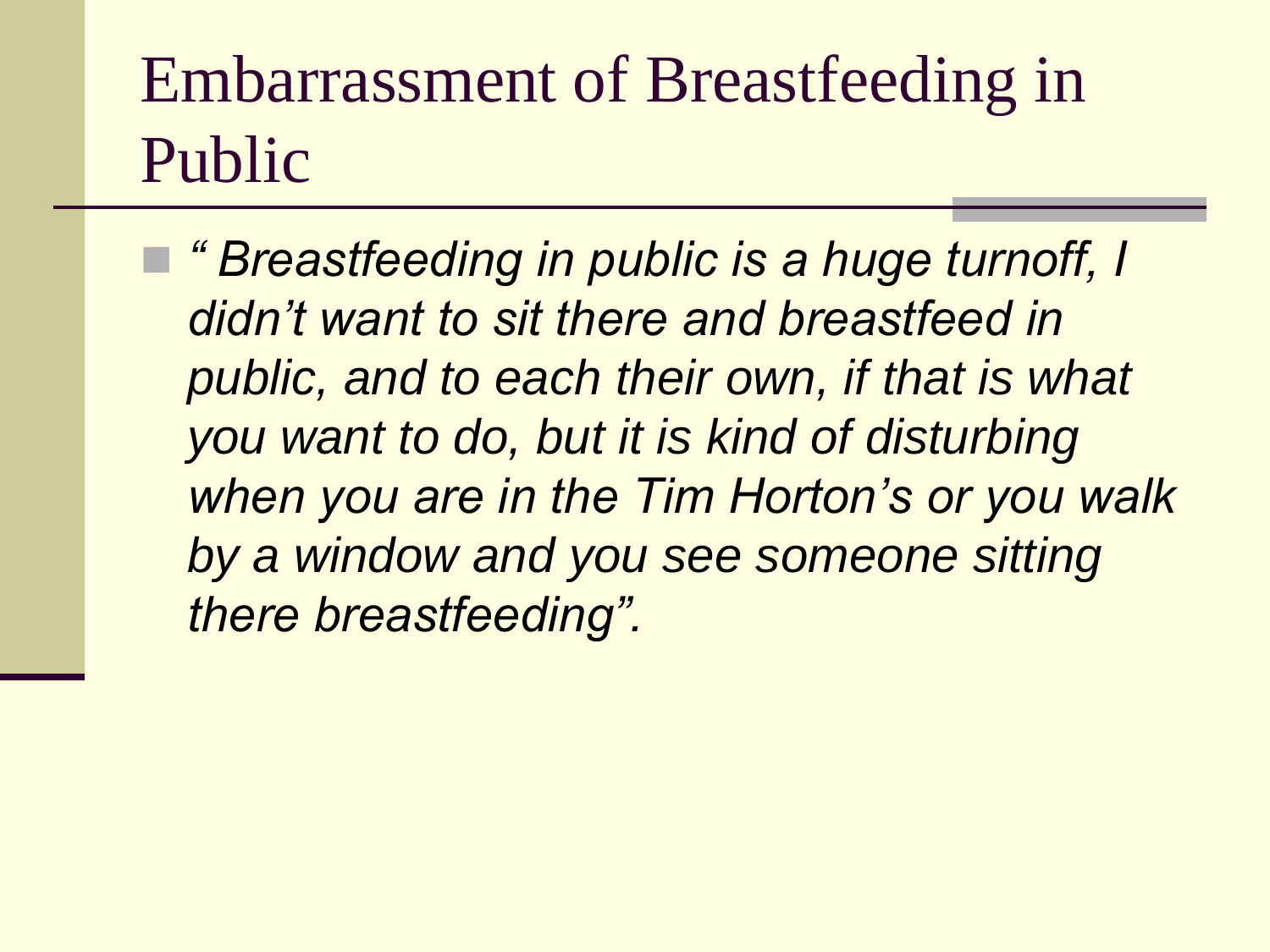*"I actually get the sense that I had to formula feed in order to feel accepted into society because I felt really uncomfortable breastfeeding in public because I"d get really mean looks, and people would whisper, OMG she"s doing it in public, and things like that. So, I "d pump off a bottle if I was going out because I really didn"t feel comfortable. I do now, but before it was really hard to find breastfriendly areas and as much as it"s in the media that we are a breastfriendly society, we are not! People stare constantly".*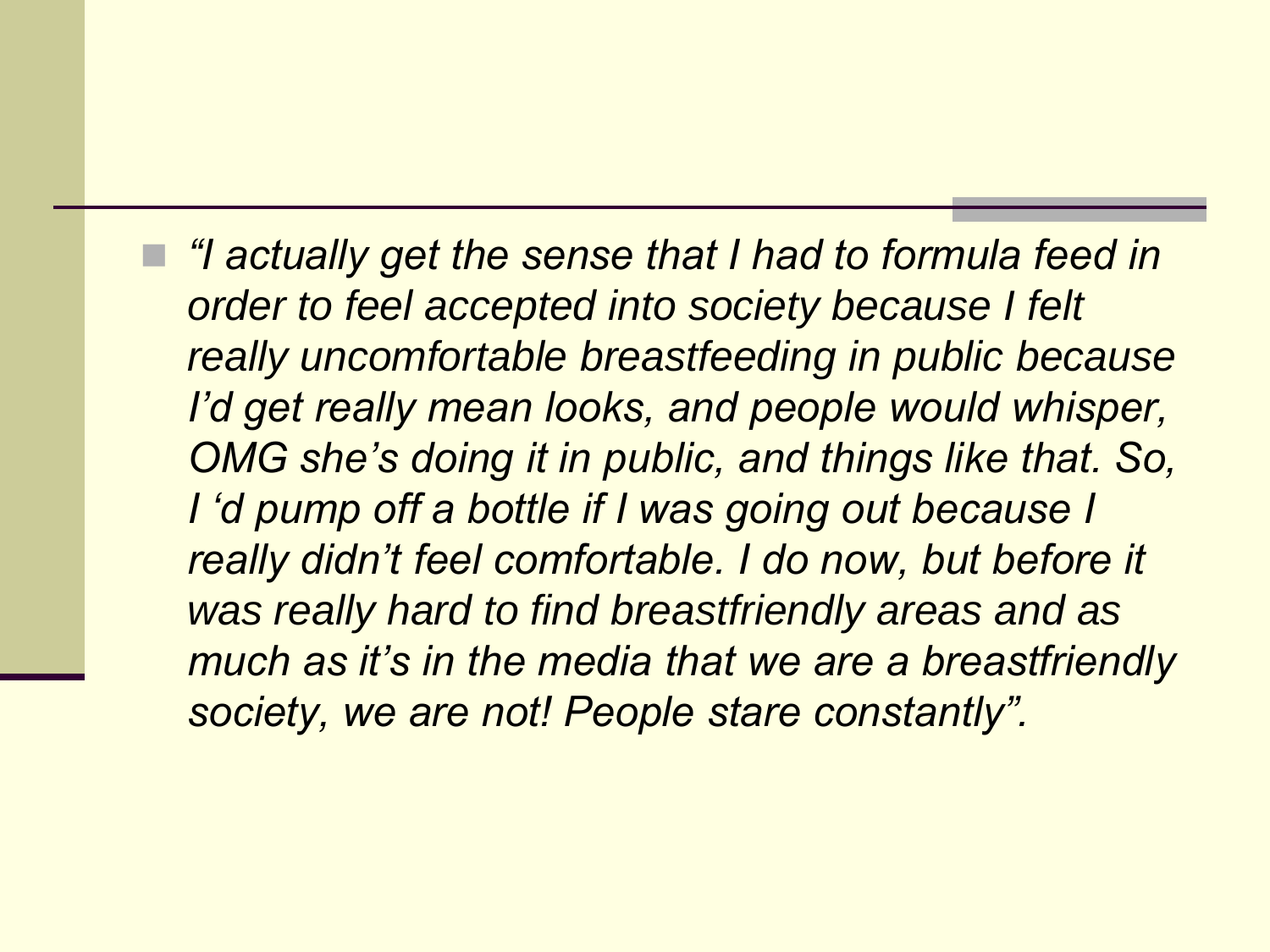Breasts as Sexual Organs vs. Breasts as Nurturing Organs

 *" One of my friends asked me about orgasms, and like how does your body know whether it is the baby or whether it is your boyfriend? I pretty much told her that she was crazy, because you are going to know the difference between the two".*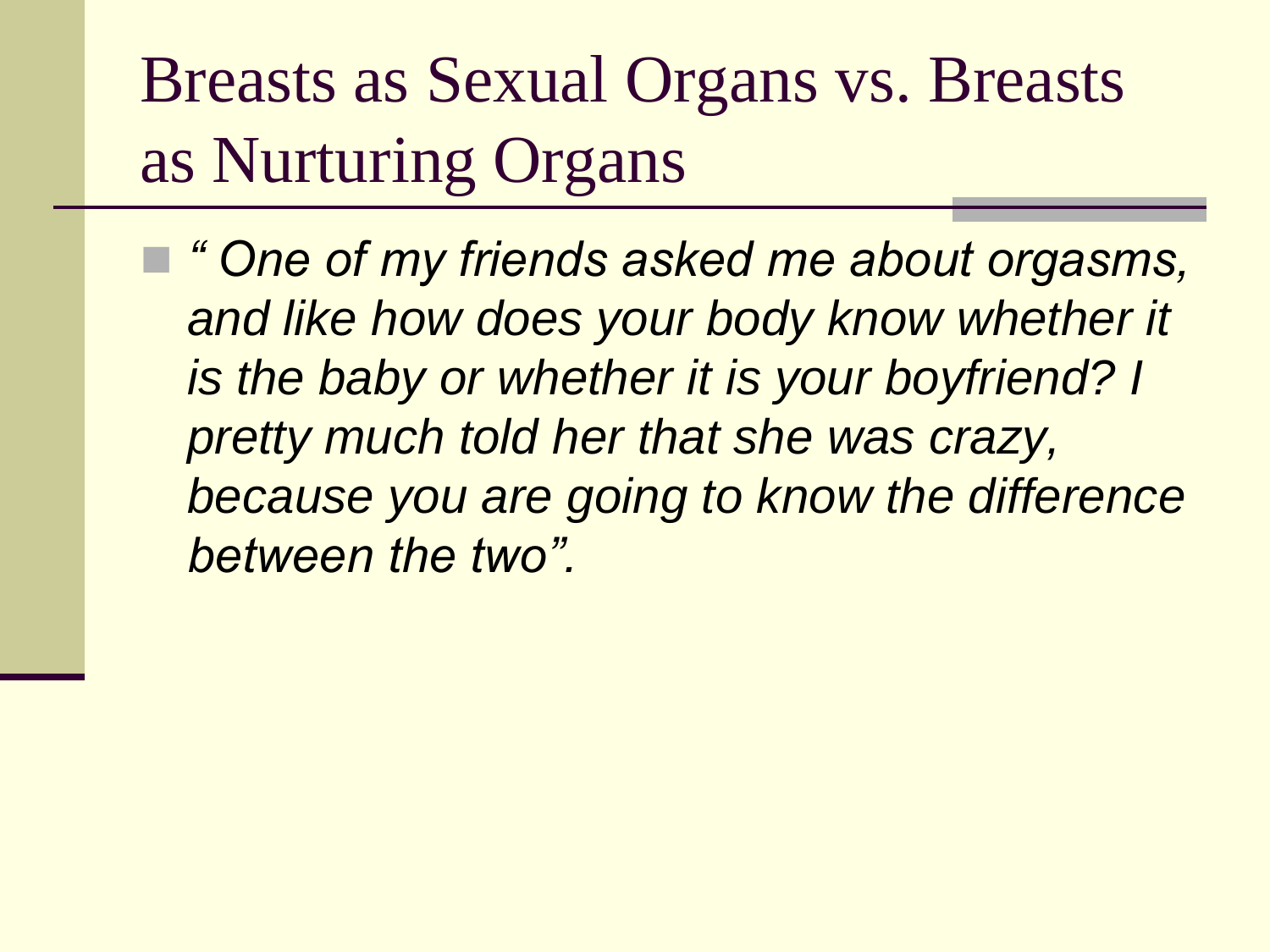### Conflicted: Mixed Messages

 *Messages from Society Messages from Family & Friends*

*Messages from Physicians*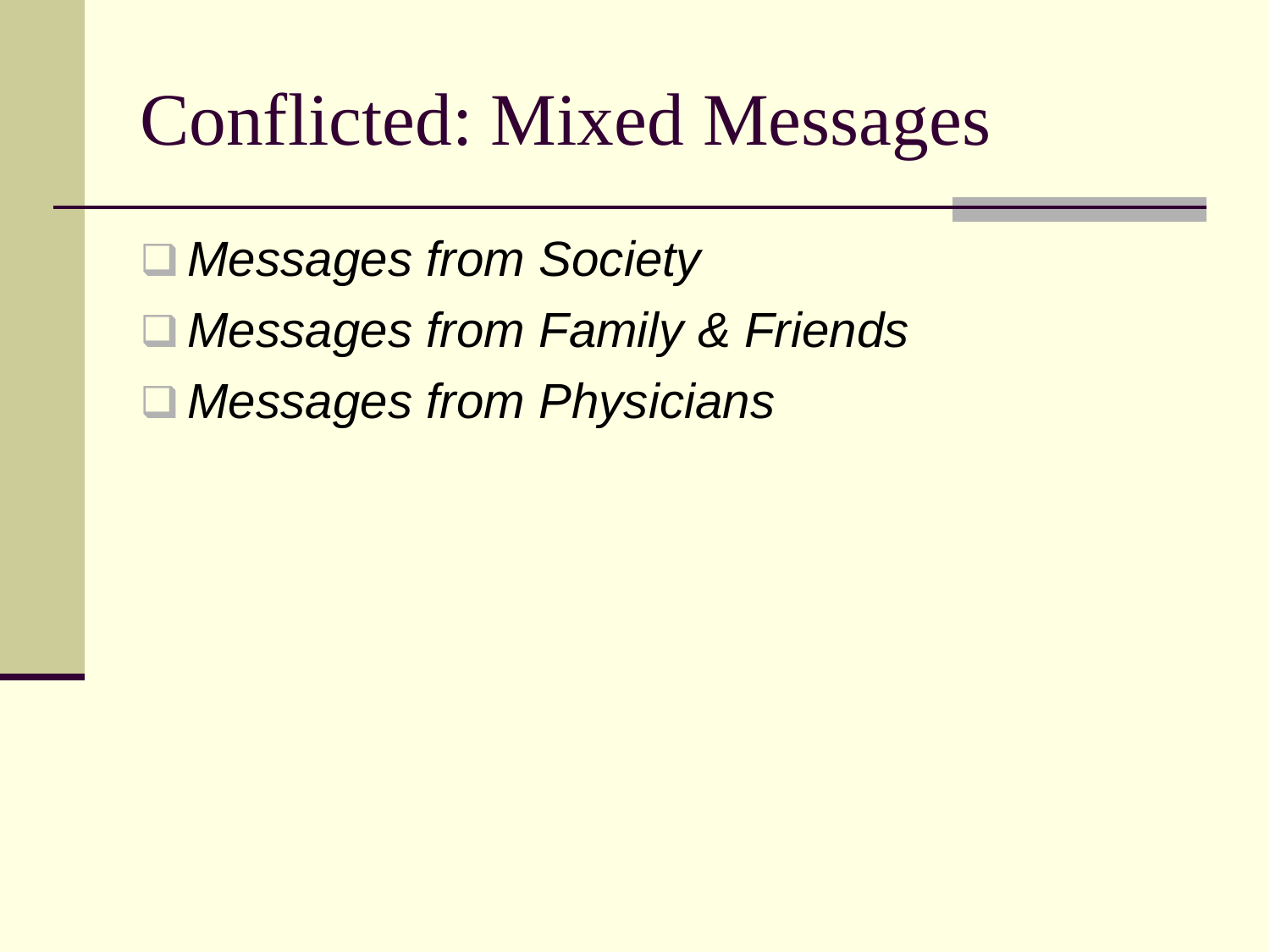### Messages from Society

 *" It has to be publically correct, they need to have more signs up, if they are at a restaurant, and it is breastfeeding friendly, there needs to be a sign to say that this is a safe space to breastfeed".*

 *" In magazines, you will see a mom feeding her baby a bottle, you never see them breastfeeding, it is no where to be found. It is like anti-breastfeeding, honestly in all of the shows I have seen, they always got a bottle shoved down the babies throat, no matter what the show is, there is a bottle in the baby"s mouth".*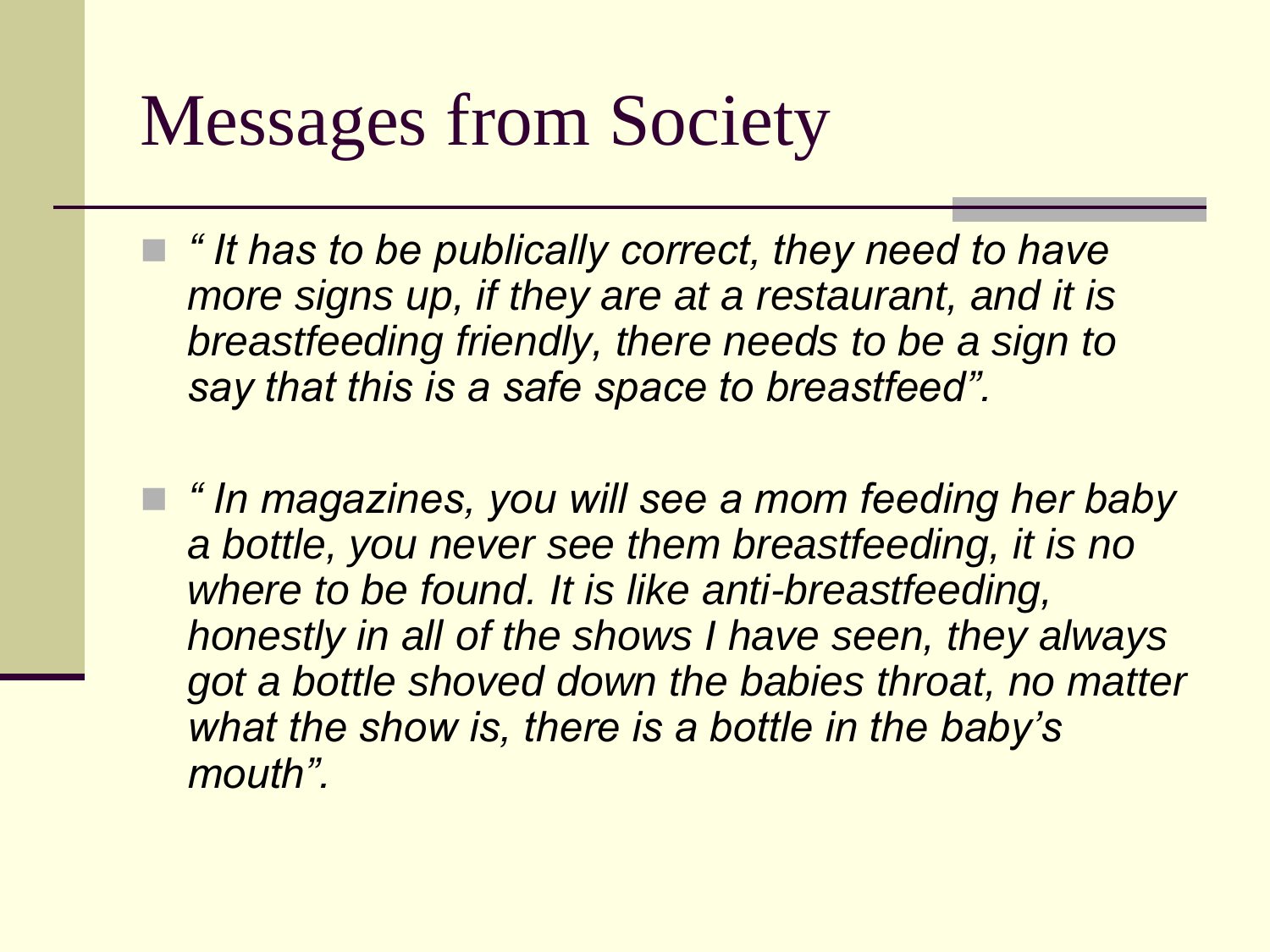### Messages from Family & Friends

 *" His family wanted me to bottlefeed, and my family told me to breastfeed, I had quite a complication there. His family wanted to be able to feed the baby. My parents never brought me up on bottlefeeding, my family and everyone supports breastfeeding. There is nobody in my family that didn"t breastfeed that we know of, it"s pretty much the way it is".*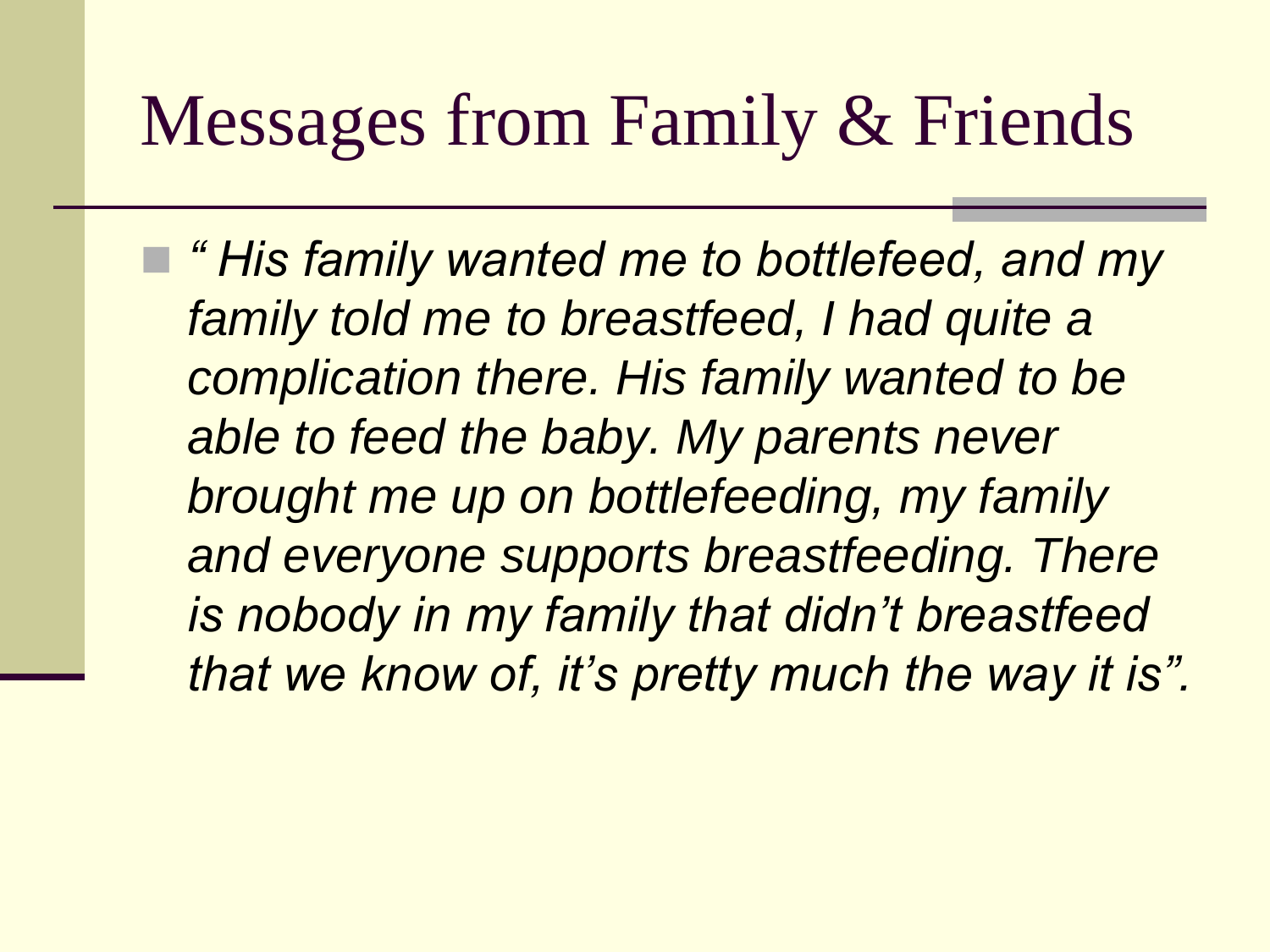#### Messages from Physicians

 " *Well my family doctor, is like in his 90"s, so he can"t deliver babies, or anything, so I knew that I had to switch doctors, so then I switched. The new doctor never really talked much about how I was going to feed my baby. I don"t really think that she even asked me".*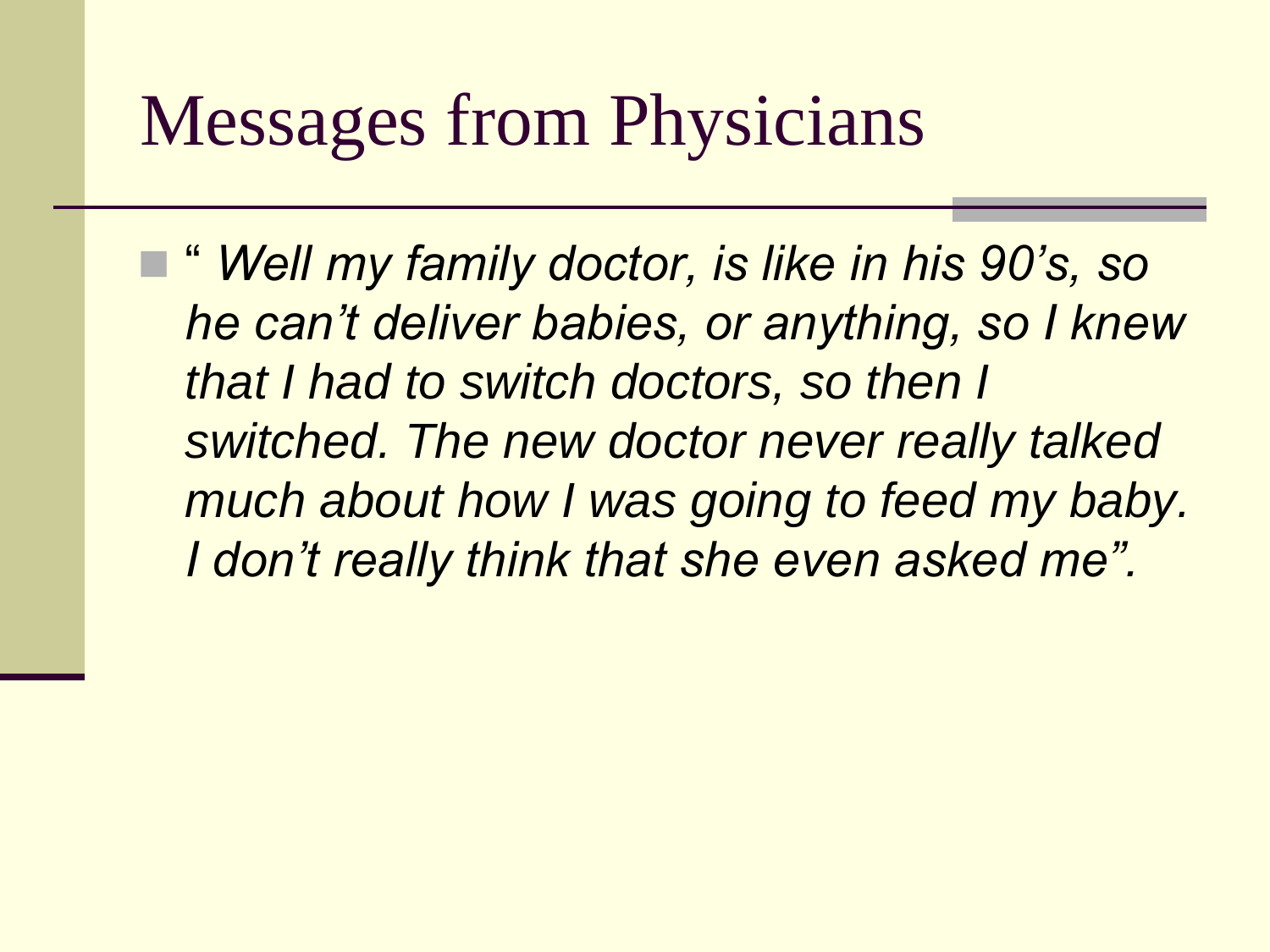*" I actually learned a lot more on one stupid television show about breastfeeding, than I did from my doctor. My doctor was useless at the time, she didn"t talk to me. I don"t know why she would not have asked me about how I was going to feed my baby?"*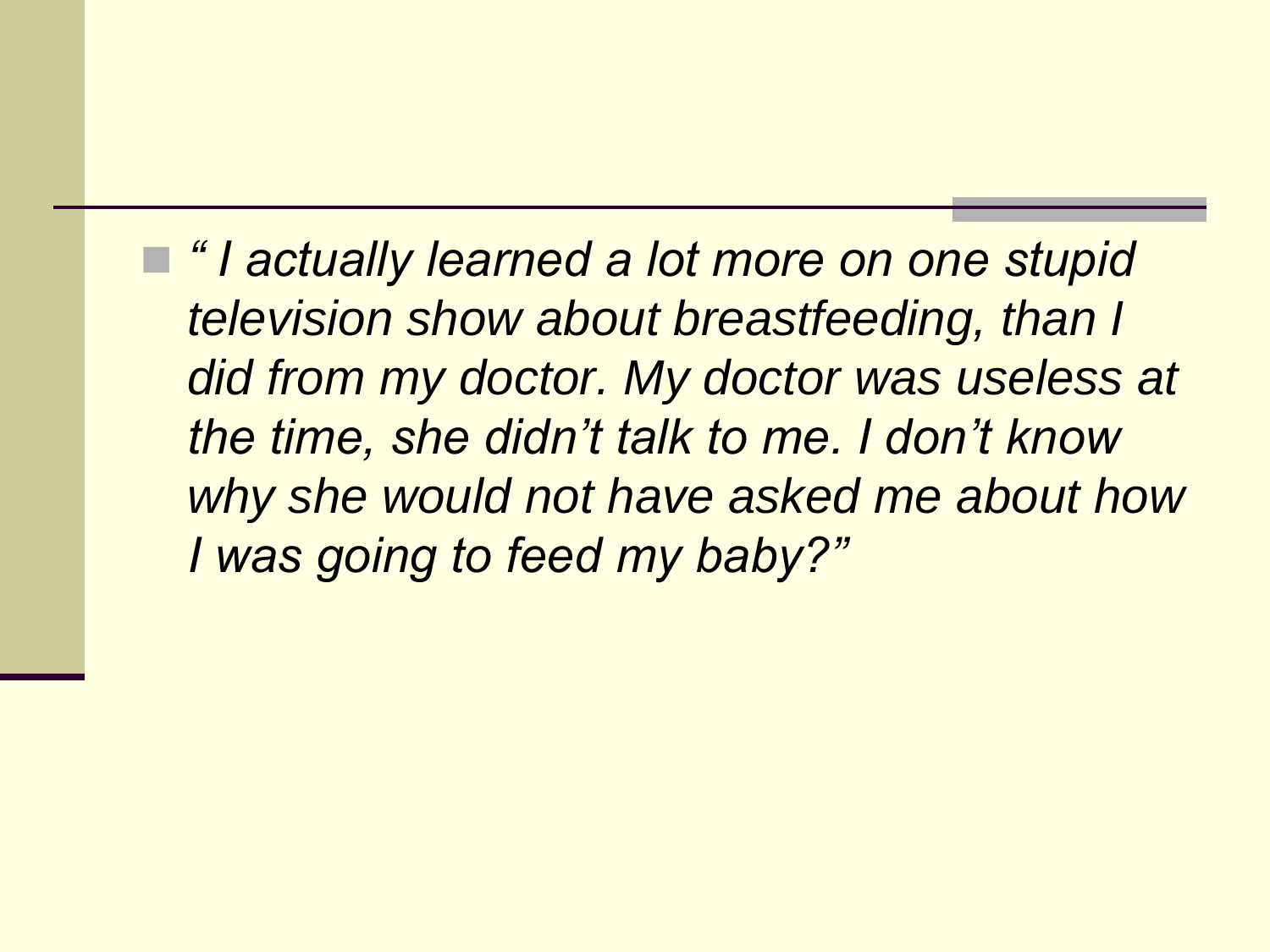### Research Conclusions

- **All participants aspired to be a good mother however** all were affected in some way whether they breastfed or not by the good mother vs. bad mother identity.
- **□ Multiple challenges influenced the participants** regarding initiation and duration of breastfeeding related to lifestyle restrictions and loss of freedom
- **□ Social Support from their mothers and Hospital and** Public Health Nurses
- Mixed messages is the norm from society and physicians.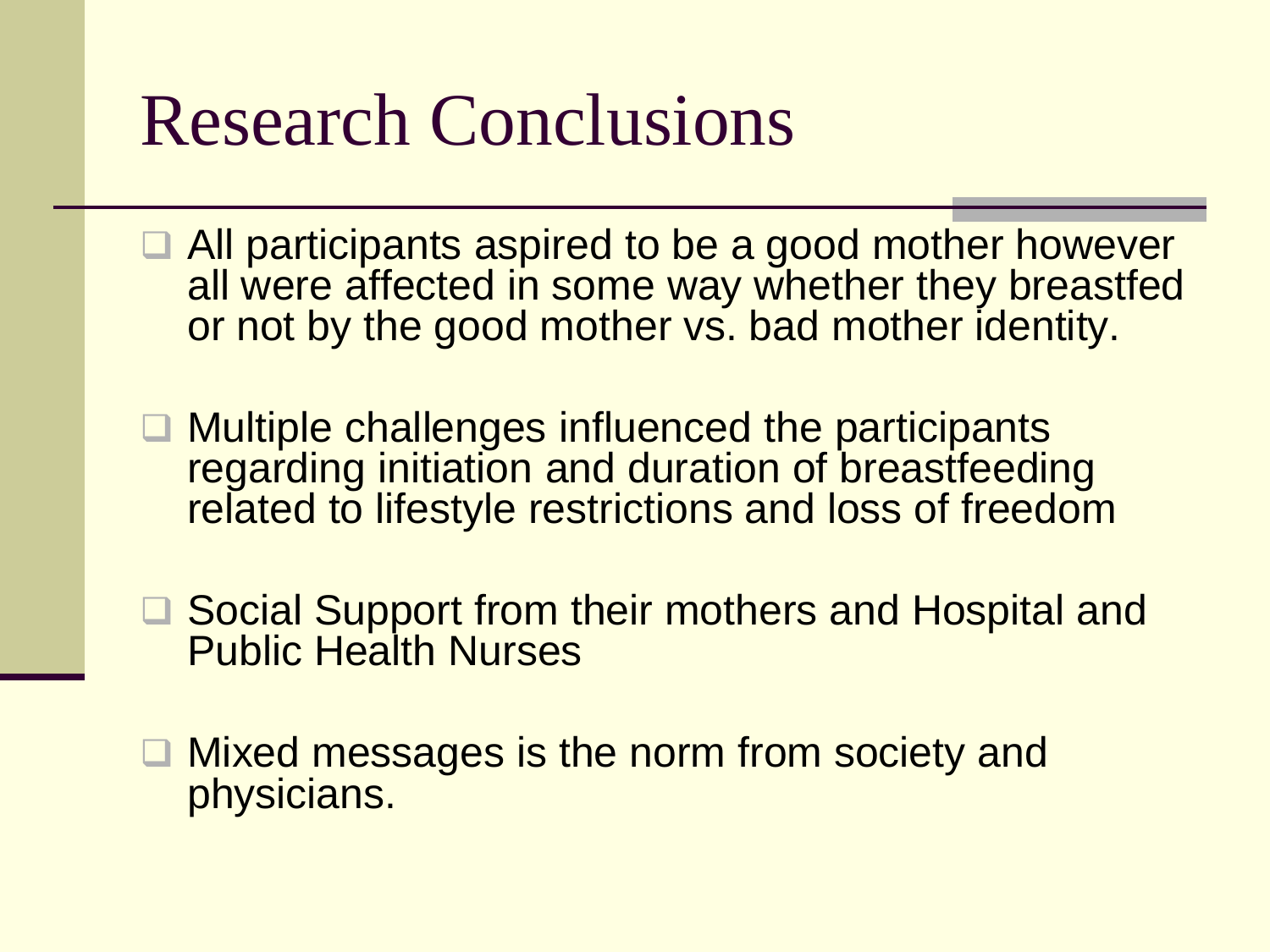#### Future Implications

- Nursing Practice
	- **Partnership with Education System**
	- **Advocacy & Collaboration with Family Physicians**
	- Baby-Friendly Initiative Designation in Hospital & Community Health **Services**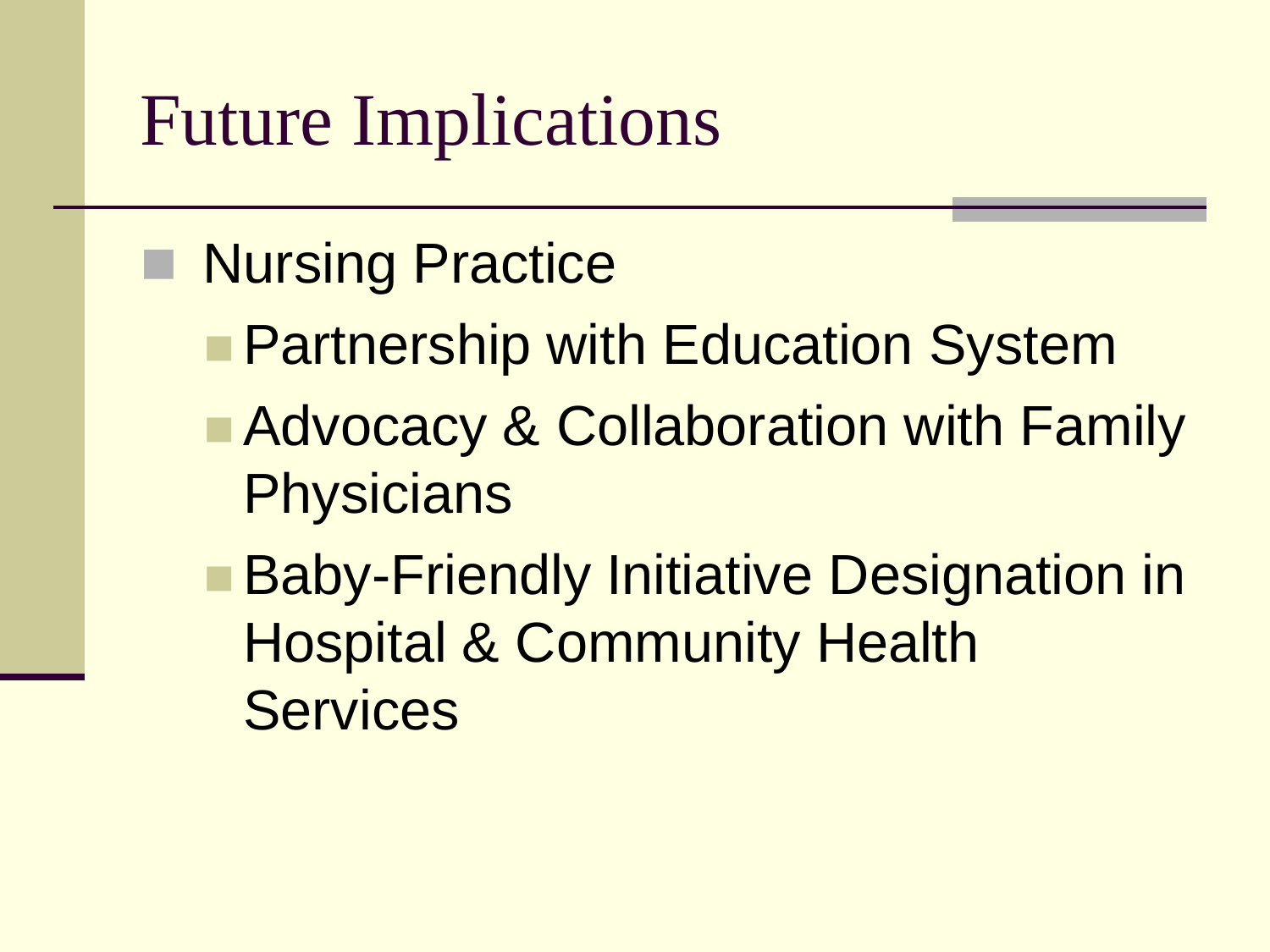### Future Implications

#### Nursing Research

- **Adolescent mother's perspective on 'good** mother' and meaning of infant feeding choice
- Bonding experience and infant feeding choice
- Impact of breastfeeding and lifestyle choices
- Impact of support on the adolescent mother's infant feeding experience
- Societal and public attitudes on adolescents and breastfeeding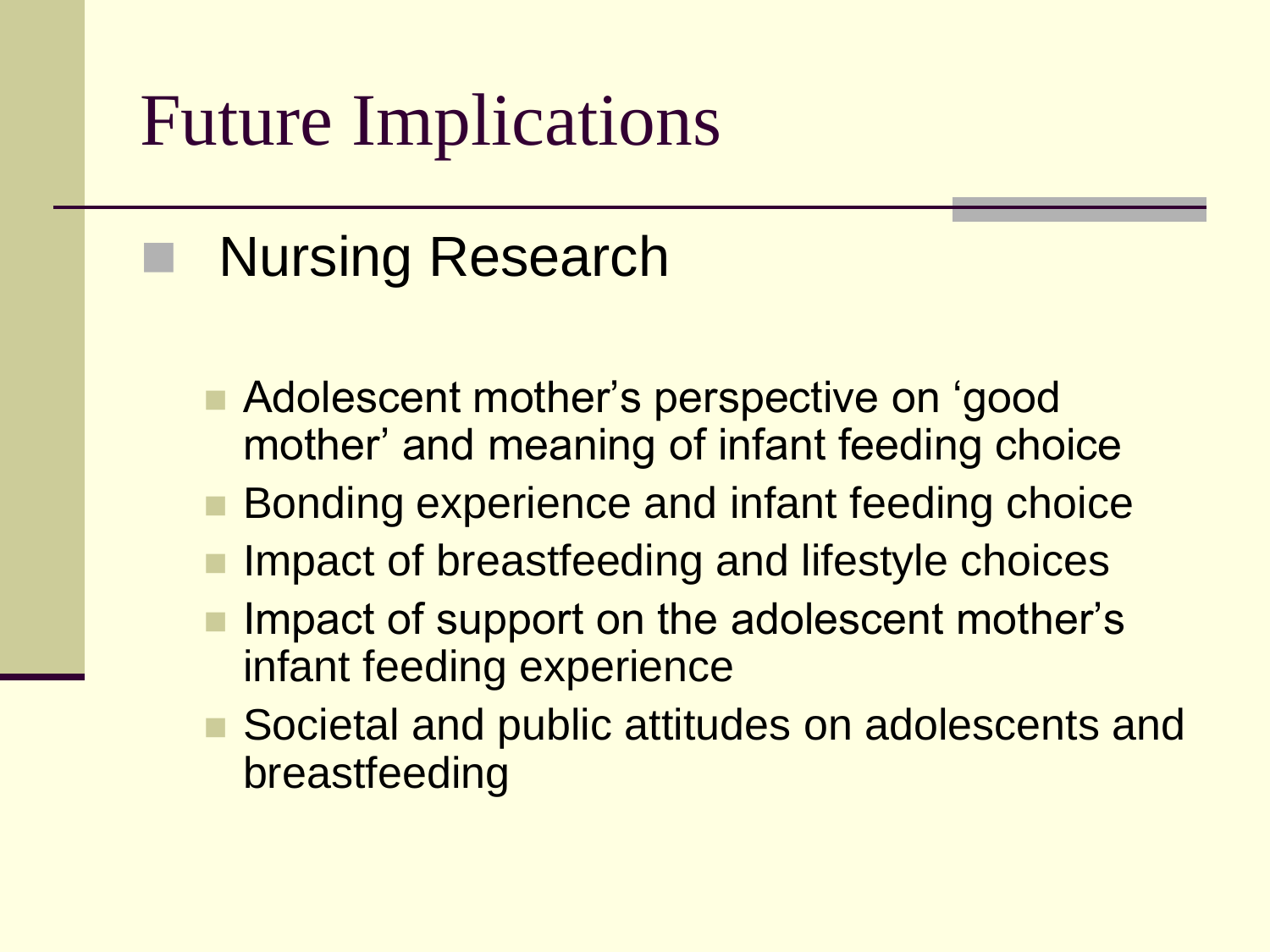### Future Implications

#### **Nursing Education**

- Skills in building relationships and collaboration
- Knowledge of adolescent growth and development, impact of pregnancy, motherhood and breastfeeding
- Knowledge of Standards of Practice and Core **Competencies**